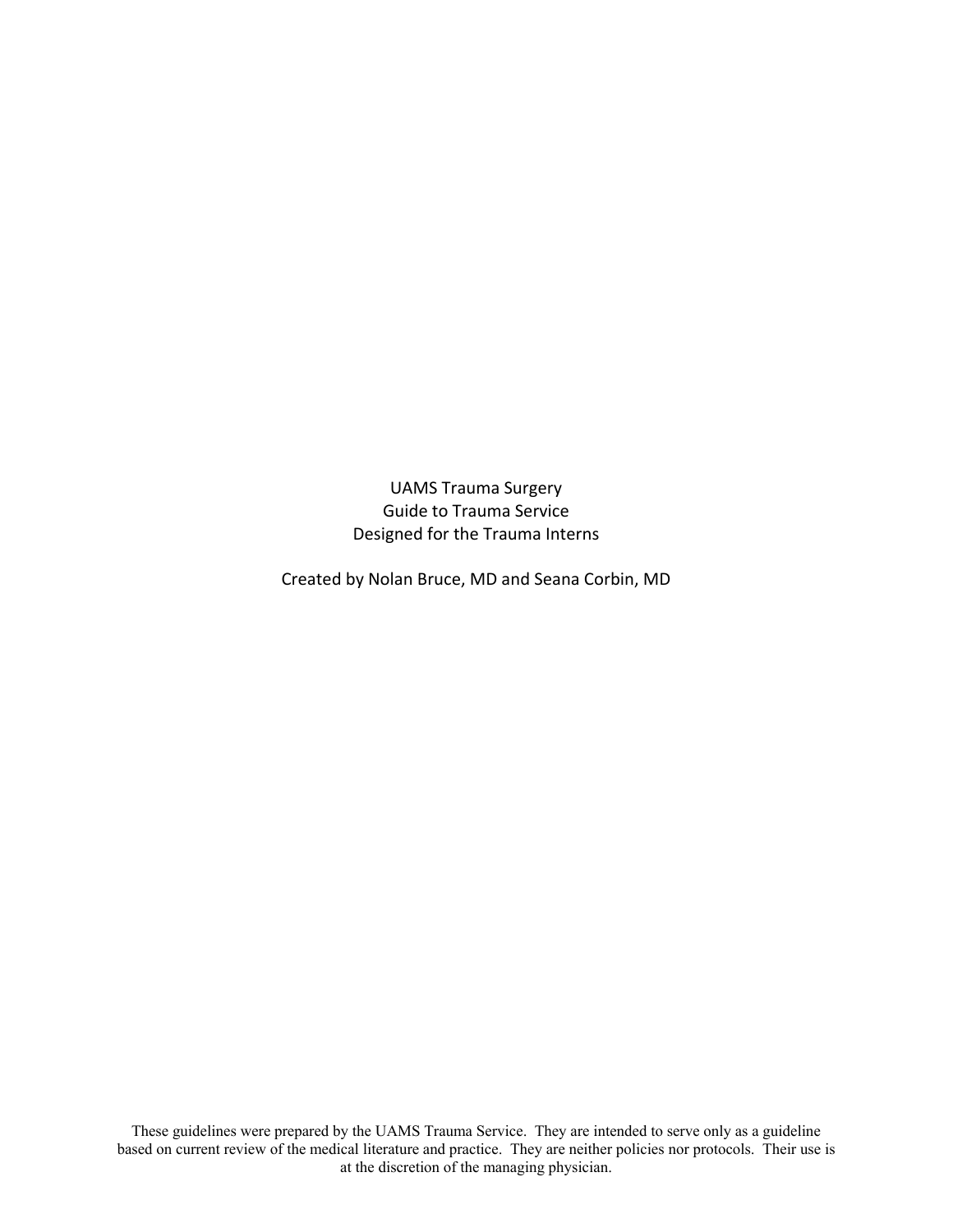## Table of Contents

- 1. Introduction to the service
- 2. Morning Workflow
	- a. Trauma List and Handoff
	- b. Replacing Electrolytes
	- c. Trauma Resident Rounds
	- d. Morning Report
	- e. Full team rounds
- 3. Your role in the trauma activation
	- a. Orders
	- b. Patient transport
	- c. ROTEM
	- d. Getting reads
	- e. Calling consults
	- f. Admission orders
- 4. Your role in caring for floor patients
	- a. Execute plans from morning rounds
	- b. Notes
	- c. Problem list
	- d. Tertiary Surveys
	- e. C collar clearance
	- f. Recognizing, anticipating, and managing complications
	- g. Discharge planning
	- h. Transitioning care from ICU to floor
- 5. Clinic
- 6. Helpful resources
	- a. Trauma Surgery guidelines
	- b. ROTEM link
	- c. Trauma Image Repository (TIR)
	- d. Most often used protocols/guidelines on service
		- 1. VTE ppx
		- 2. Electrolyte replacement
		- 3. Multimodal pain regimen
	- e. ERAVE info
	- f. Directory for Attending Staff and useful ancillary staff contacts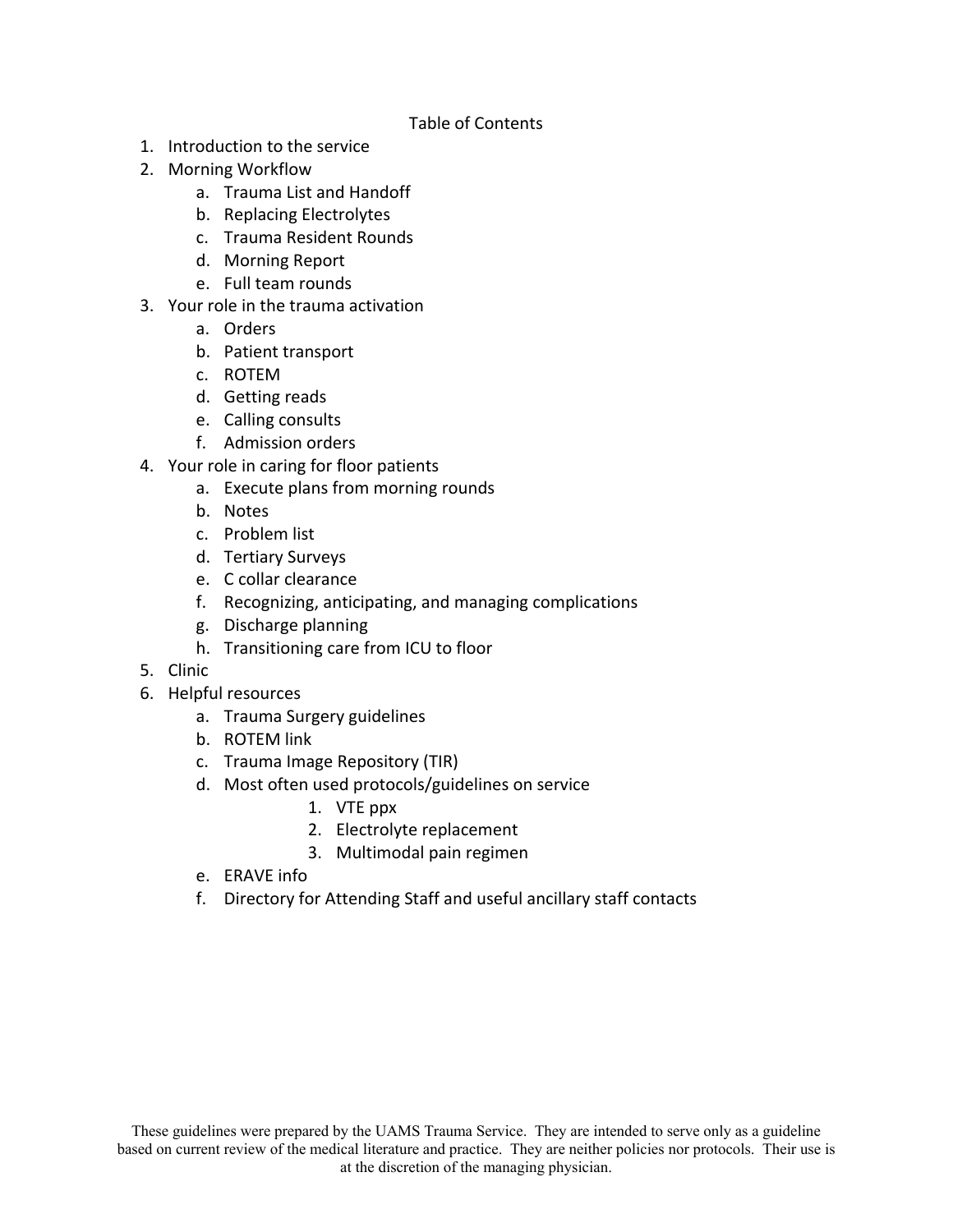## **1. Introduction to the Trauma Service**

The trauma service is one of the busiest surgical services here at UAMS. The patient census is highly variable, but at times can approach 30+ patients. We care for patients with a wide array of mechanisms, from farming accidents, to MVCs, to penetrating trauma. While on this service you will have the opportunity to learn how to manage complex polytrauma patients. The trauma team consists of a chief resident (usually PGY‐4), one or both of our trauma APRNs, whichever attending is staff for a given day, and 1-3 trauma interns. This service is fast paced, but you will have the support of your team to help you effectively manage these patients. This guide was designed by an intern, specifically for the trauma interns, to help you navigate your basic roles and responsibilities while on the trauma service.

Home base for the trauma team is the F‐4 workroom. F‐4 serves as the trauma floor and ICU‐ step down (progressive care) area. This is most times where you will chart review patients and make the list. Hand off for interns also takes place in the F‐4 work room. See chart below for checkout times and morning report times.

| Monday   | Tuesday  | Wednesday | Thursdav | Friday   | Saturday | Sunday   |
|----------|----------|-----------|----------|----------|----------|----------|
| am: 0500 | am: 0500 | am: 0500  | am: 0500 | am: 0500 | am: 0600 | am: 0600 |
| mr: 0630 | mr: 0615 | mr: 0630  | mr: 0630 | mr: 0630 | mr: 0700 | mr: 0700 |
| pm: 1800 | pm: 1700 | pm: 1700  | pm: 1700 | pm: 1700 | pm: 1700 | pm: 1700 |

It is expected that you will have EPIC access prior to the first day of your rotation and familiarize yourself with the basic concepts/ orientation listed below. If you do not have EPIC access, you will not be able to be an effective part of the team. For days you do not have EPIC access, you will be dismissed and required to make up those days.

This guide is meant to be a resource for you to reference, as well as an introduction to the service. Inevitably, questions not addressed here will arise. It is encouraged and appropriate to ask for clarification. Your co‐interns that have been on trauma previously can help, as can the chief or attending. Most importantly perhaps, our Trauma APRN's (Britney Beumeler and Audra Arant) provide the most continuity of care for patients and will be an invaluable resource for you.

Our website contains many of our agreed‐upon trauma algorithms. Please use this link to access and save the website for easy reference during your time on the trauma team.

https://medicine.uams.edu/surgery/divisions/trauma/guidelines/

Welcome to the Trauma Service!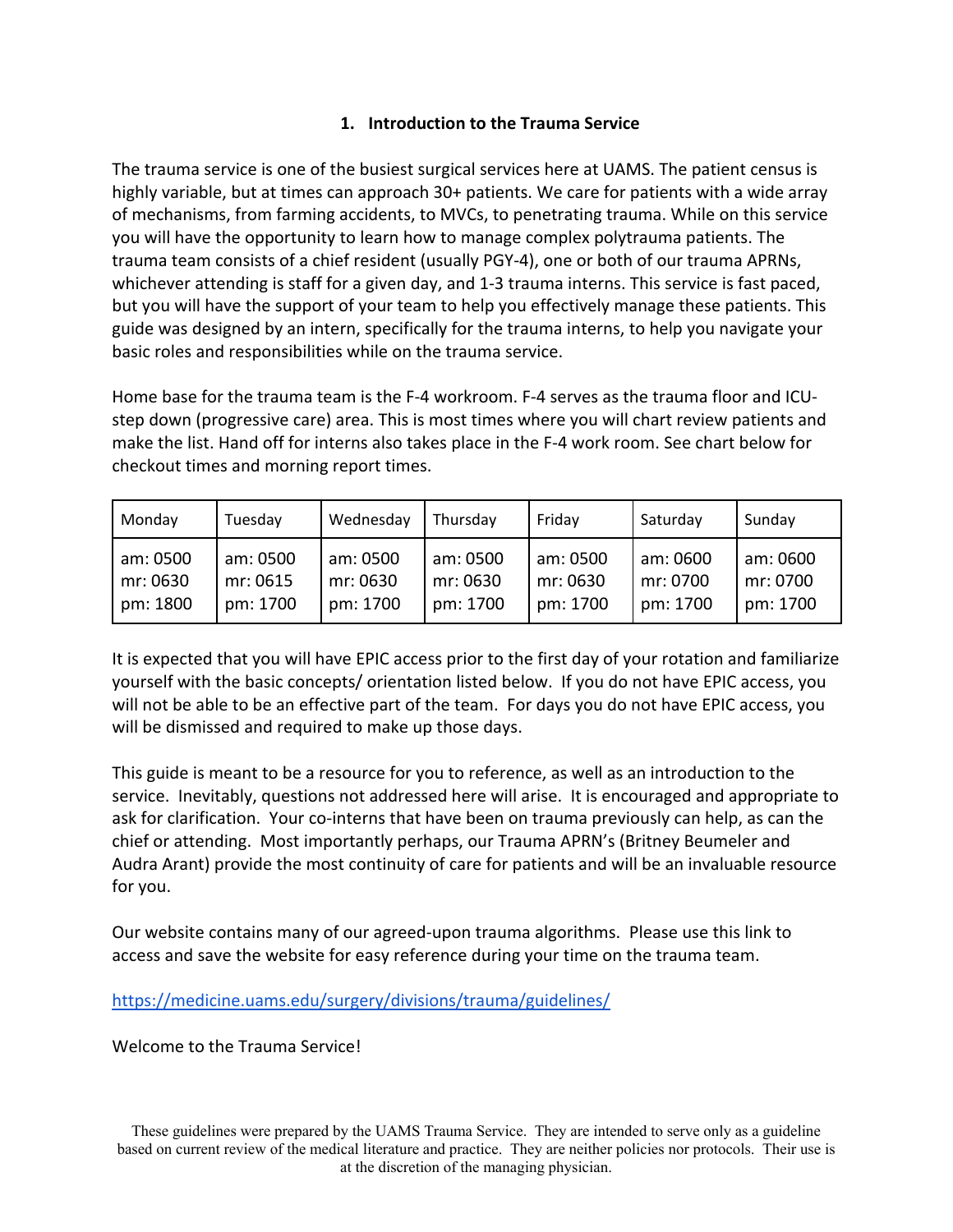## **2. Morning Workflow**

After picking up the pager in the morning your next step is to start looking over your patients and preparing for rounds. When chart checking your patients in the morning you should:

- ❏ Review vitals and I/Os
- ❏ Review any imaging, like morning CXRs
- ❏ Review labs and replace electrolytes
	- ❏ see electrolyte replacement protocol in helpful resources section
- ❏ Review any notes from consulting services
- ❏ Review any scheduled procedures or studies for the day
- ❏ Update the trauma surgery handoff panel in epic
- ❏ Change the attending for all patients on service to the trauma attending for the day shift

Making the list is very chief‐dependent, so you will need to get in touch with your chief ahead of time to be aware of their expectations and preferences. There are two different lists commonly used on this service. One is just a simple list with basic information and the other is the trauma handoff. You should prepare a basic list for the attending on service that you will give them at morning report. Bring a few extra copies of the list for our APRNs and whoever else may need them. As with chiefs, some attendings will print their own list, but you will quickly figure out who wants what after your first few days. Always err on the side of being over rather than under prepared.

After chart checking and making your list, you should pre‐round on your patients unless told otherwise. Important things to know for chief rounds include, but are not limited to:

- ❏ Urine and drain outputs and what the drain output looks like (serosanguinous vs serous vs purulent)
- ❏ Any acute events overnight
- ❏ Pain control; are they on a full multimodal pain regimen (MMPR)? See acute pain control protocol for outline of the MMPR used on the trauma service.
- ❏ PO intake (tolerating diet?, n/v?); were they NPO since midnight for a scheduled procedure today?
- $\Box$  Are they ambulatory (how much did they walk?)
- ❏ How much are they pulling on Incentive spirometry (IS)? This is especially important for those with rib fractures, pulmonary contusions, chest trauma
- ❏ What is the plan for the day? Example: are they going to OR with ortho today?
- ❏ Updated recs from consulting teams.
- ❏ Are they on appropriate DVT ppx based on our algorithm and what is the anti‐Xa level?

When possible, you or one of your co-interns should try and grab one of the rolling computers to put in orders and pull up info/images during rounds. This will help streamline the process and make the team more efficient. Your chief will dictate the time resident rounds will start each day so you will need to be in contact with them. It's safe to be ready to go no later than 0530 for resident rounds to be completed in time for morning report. Morning report occurs on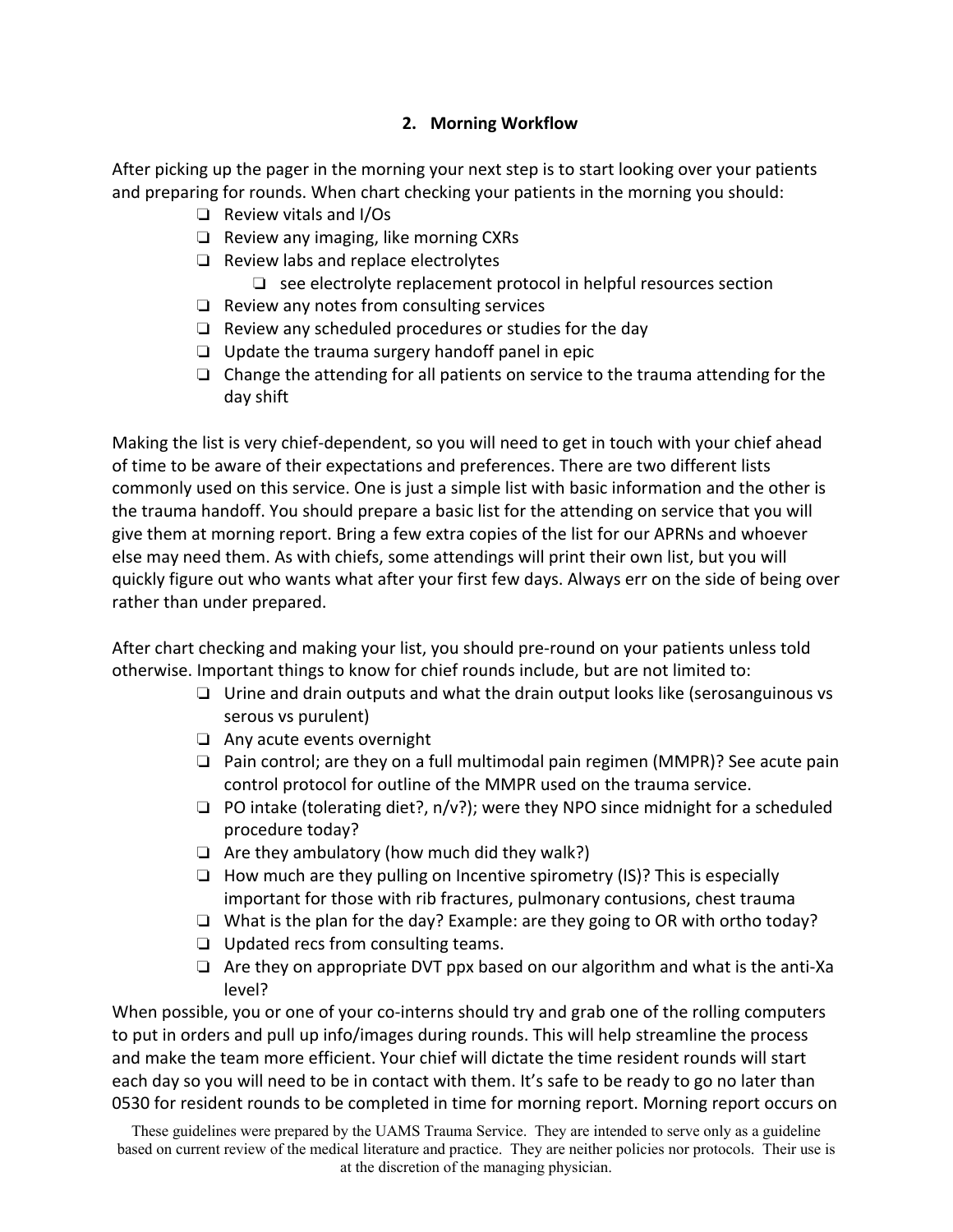the 7th floor of the Shorey Building in the surgery library. At morning report the EGS, Trauma, and Night teams will discuss the new patients that were admitted over the last 24 hours, any cases in the OR for the day, and the SICU will present any patients that came out of the unit over the last 24 hours.

After morning report, we will typically table round with whichever attending is staff on Trauma for the day in the same surgery library or the Terry Library (across the hall). Please log into the computer and be prepared to pull up results and imaging, as well as place orders during that time. Following table rounds the attending will round with the whole team or just the chief and APRN depending on their preference and the amount of other work to do. After team rounds you will then be working on getting your notes done and reaching out to consulting services for rec updates and plans.

## **3. Your Role during a Trauma Activation**

The trauma surgery team responds to Level 1 and Level 2 traumas. The activation level is determined by many factors including mechanism, vital signs, GCS, presence of life threatening bleeding, use of a tourniquet, and a multitude of other factors. Level 1 is the highest level of activation and allows for the gathering of multiple different teams and resources to respond to the severely injured patient.

You will receive a page on the trauma pager alerting you to a new trauma activation. The page should give you the level of activation and a brief overview of the patient (MOI, vitals, and ETA). Of note, the intern pager seems to be slower in getting the page so when your pager goes off you usually have lost about 3‐5 minutes of response time. When you do get the pager, you should attempt to make it to the trauma bay before the patient arrives so that you can log into the computer and be ready to put in orders and take notes when the patient roles in. After logging in and the patient arriving, your next steps are to:

- ❏ Open the order set called 'IP/ED Trauma resuscitation I'. Please save this to your favorites for easy access.
- ❏ Order all 'trauma resuscitation labs': iStat, Rotem (non‐heparinized), type and screen, cbc, bmp
- ❏ Order imaging. All patients will get a STAT portable CXR unless you are told not to order one. Otherwise the necessary imaging studies will be called out to you by your chief and/or attending. The usual trauma scan (i.e. the boxes you should check by default) are the CT Head without contrast, CT cervical spine without contrast, CT chest abdomen pelvis with contrast. CT maxillofacial if there is obvious facial trauma. The chief or attending may add a CTA of the head and neck or any other CT's they deem appropriate.
- ❏ This is also a good time to start your H and P. Open a blank note and use the 'Trauma H&P UAMS'. You can keep notes in the first section based on the report from EMS, what happens in the trauma bay, etc and then complete the H and P later.

These guidelines were prepared by the UAMS Trauma Service. They are intended to serve only as a guideline based on current review of the medical literature and practice. They are neither policies nor protocols. Their use is at the discretion of the managing physician.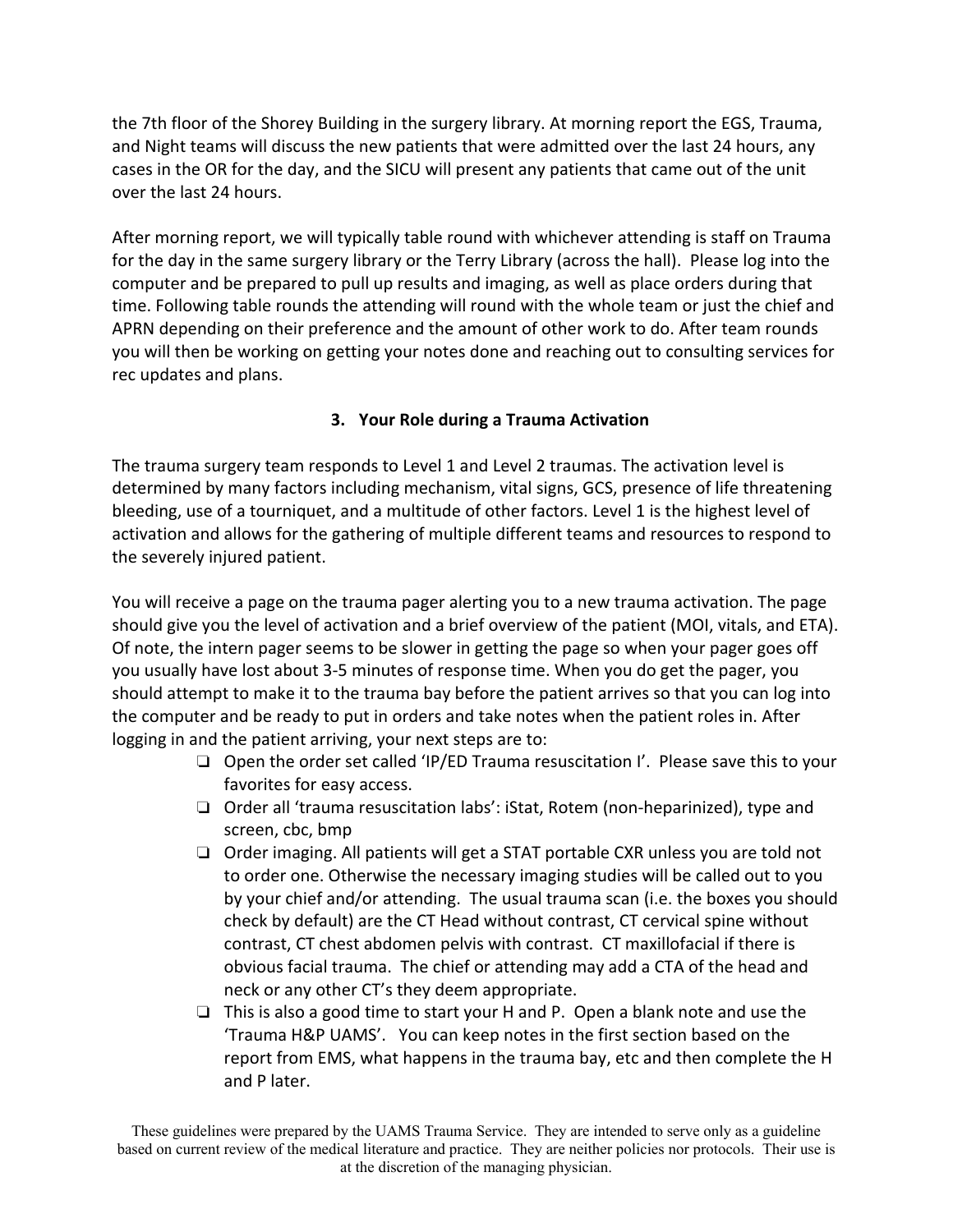- ❏ Order any other labs needed based on the patient's blood thinner status. To find the specific test to order, look at the orange sheet taped under the computer in each trauma bay or see the helpful resources section.
- ❏ After CT imaging is complete (unless the patient is going directly to OR or IR), you will return the patient to the trauma bay to complete the work‐up. Open 'IP/ED Trauma Resuscitation II' (again, save this to your favorites) and order the appropriate extremity x‐rays for anything injured, any antibiotics needed for open fractures (the antibiotics and dosing is posted underneath the computer in the trauma bays), and keppra if they have a TBI.
- ❏ Next, you will place an order in the computer for any consultant services needed. This is found in the same 'IP/ED Trauma Resuscitation II' orderset. You will then need to pull up the on call schedule and page the first call pager for that person. Texting or calling cellphones can sometimes be faster for those with personal knowledge of the individual on call, but is NOT a substitute for paging the consultant. If they don't respond quickly, please page them again and escalate the situation to your chief if needed.
- $\Box$  It is your responsibility to follow up on the tests and consultations that you order. If the patient is stable enough to leave the bedside, you should go to radiology to obtain reads (sometimes the chief, APRN's, or midlevel will do this step for you but don't rely on them to do it). If the patient is not stable, do not leave the bedside unless instructed to do so by the chief or attending.

There has to be full circle communication with consultants. A plan is not finalized until it has been discussed with the chief or attending level, then either communicated between trauma and consultant team on a senior level discussion or documented in the medical record. A CONSULTANT's plan is a recommendation ‐ the final say rests with the trauma attending. For example, if a consulting resident says to order blood products or medications, you must discuss this with the trauma chief or attending before doing it. This doesn't necessarily apply to simple things such as "we need some additional x rays" or "he's nauseous, can we give zofran?" etc. When in doubt - ASK someone above you. In this case, it is better to ask permission than forgiveness.

For traumas that are transferred to UAMS, it is vital that we obtain the outside hospital images as soon as possible ‐ ideally before the patient arrives so we can be mobilizing plans as quickly as possible. The state has a 'Trauma Image Repository' for sharing imaging. See the Helpful Resources section on TIR for tips on using this.

## **4. Your Role in Caring for Floor Patients**

Besides responding to traumas, caring for the trauma patients on the floor will be a large part of your day. They will be expounded on below, but in general some of your duties are:

- ❏ Execute plans made from morning rounds
	- Make sure all orders discussed are placed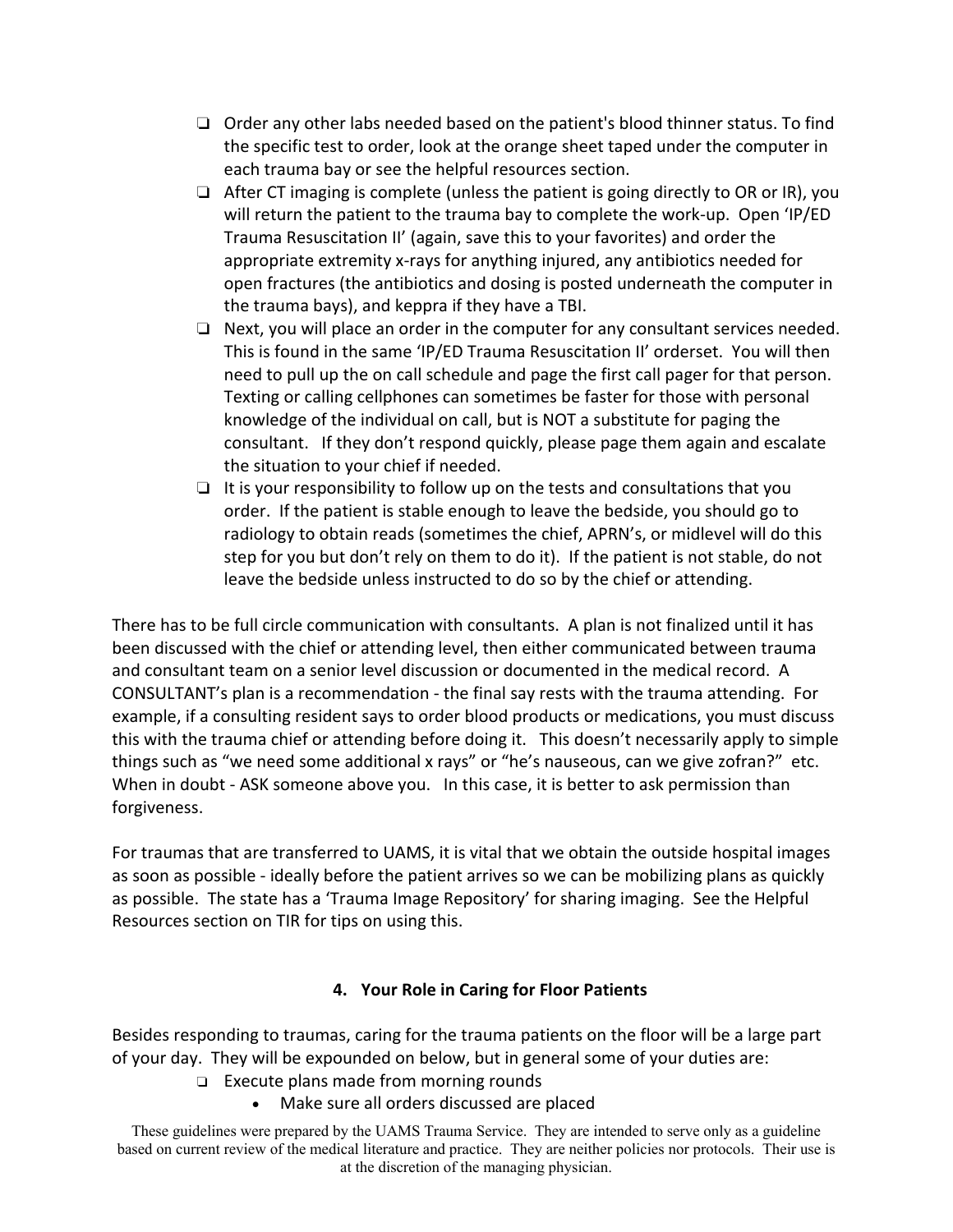- If labs, imaging, or procedures are to be done, CALL!
- Communicate with consultant teams, bedside RN
- ❏ Notes
	- update the problem list first
	- use 'Trauma Progress Note' template
	- avoid copy and pasting
- ❏ Tertiary surveys
	- Medical history
	- Subjective complaints
	- Thorough physical exam
	- Review images and final reads
	- Use the 'Trauma Tertiary Survey UAMS' smarttext template
- ❏ C Collar clearance
- ❏ Recognize, anticipate, and manage complications
- ❏ Discharge planning
- ❏ Transitioning patients from ICU to floor
	- See the patients on arrival to floor and write a brief note

After morning rounds, you will usually have less regimen to your day. Your first move should be to execute on any time‐sensitive plans that were made during morning rounds. This usually means following up to ensure all orders discussed were placed, the bedside RN and patient are aware of the daily plan, communicating with consulting services on the phone. Sometimes there are specific action items such as "remove chest tube on the left for a patient" or "contact IR to get them on the schedule today" etc. These are the easy boxes to check and do those first. Next, make sure the plan of the day is reconciled to what consultant physicians are recommending. When in doubt, ask someone above you. Finally, you should finish and sign all notes for the day (co-signing the attending that you rounded with on all of them). Use the 'Trauma Progress Note' template. Make sure that your notes have only ACCURATE information in them. Do not copy and paste outdated, useless, information please. This helps no one.

Please be sure to update the problem list daily on your patients. Initially, this should be done on admitting the patients and updated daily as new problems arrive. This will help you to write your notes as the problem list autopopulates for the plan to prompt you to address what problems we are managing. If you are unsure as to how to update the problem list, touch base with your chief, and they will run through it with you.

Every trauma patient gets a Tertiary Survey around 24 hours after arrival. Usually this is done on whatever is Hospital Day 2. Tertiary surveys should be divided amongst the interns/APRN's and accomplished in a timely fashion. Who is doing the tertiary should be discussed in the morning when patients are divided up. A tertiary survey includes interviewing the patient to see if they have noticed any new/unnoticed injuries, taking a full medical/surgical/social history including home meds, and a full physical exam, including rolling the patient to look at their backside. It is not uncommon for missed injuries to be found in this fashion. Don't forget to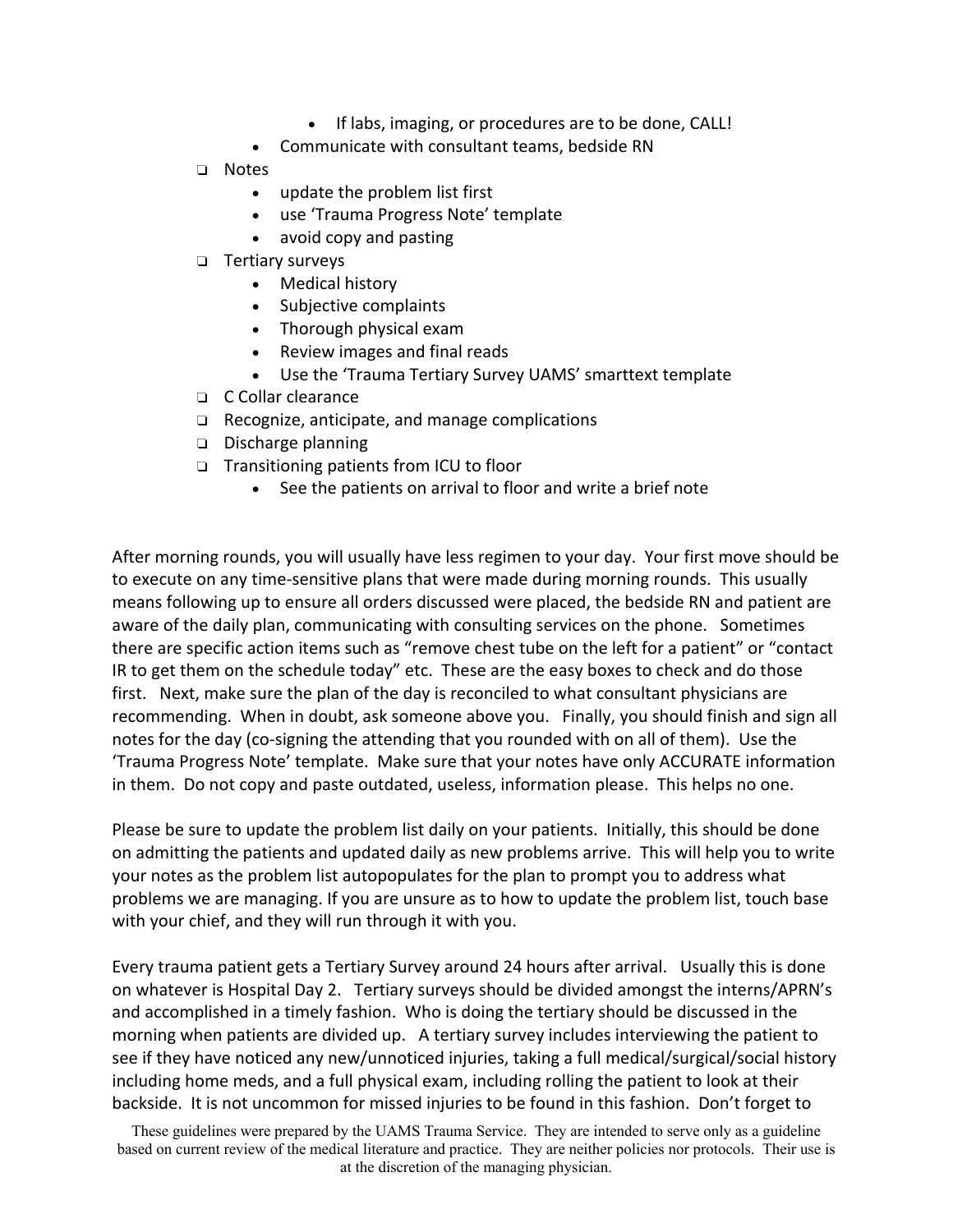check the scalp thoroughly as scalp lacerations can commonly be missed when covered with hair. Next, you should review all of their imaging and obtain FINAL (i.e. attending radiologist signed) reads on their CT's and x-rays. If there are any new findings, alert someone above you. Your daily progress note for the patient should become a "tertiary survey note" and you should use the 'Trauma Tertiary Survey UAMS' smarttext template. The tertiary should ALWAYS include a full medical/social/surgical history and documentation of home medications. If the patient is unable to provide these details for whatever reason, you should contact family to help gather these details. In regards to the home medications, our trauma pharmacists are invaluable in helping you find this information. The current practice and expectation is that the ICU residents should do this for trauma patients under the care of the SICU, unless otherwise agreed upon between the teams. That being said, if a patient has come out to the floor without a tertiary, you may have to step up and get it done.

Once the C spine CT has been read and negative, you can then clear the collar with a standard physical exam clearance (i.e. no cervical spine tenderness or pain with motion of the cervical spine). If you remove a C collar, you must leave a separate note in the chart documenting the CT/ exam findings and that you removed the collar. You can use the template .collarclearance as a template note for clearing a c‐collar.

Unlike many hospitals, UAMS trauma service chronically under‐utilizes the ICU. It is consistently under a bed crunch so many patients that would usually end up in the ICU may come to F4 instead or either before they are fully ready. It is our responsibility to act in a surrogate ICU fashion and provide aggressive around the clock care. If you, or another bedside provider, notice a problem or have concerns ‐ please alert your chief ASAP! That being said, many of the complications we see are preventable. Aggressive, early respiratory care is paramount. We should focus on mobilizing all patients as soon as possible. Every morning on rounds you should make your patients use their IS and any other respiratory treatments you deem necessary. Pay attention to VTE prophylaxis and anti‐Xa levels. Assess your patients daily for skin breakdown or wound infections. Make sure the low air loss overlay is turned on for the bed. Make sure the SCD's are on the patient and turned on. Make sure foleys are removed as soon as possible. These prevention measures are the responsibility of the treatment team as a whole. No job is strictly a 'Nursing' or 'RT' job. Do not rely on the nurse, RT, pharmacist, etc to take care of the patient. If you are assigned a patient, take ownership and responsibility for that patient.

"Chat" happens every week day and is an invaluable opportunity to talk through the patients on service with social work, case management, and the charge nurses. It occurs at 9a in the F4 conference room. At the very least a representative from the trauma service should attend and be prepared to discuss discharge planning or other social work issues each patient is dealing with. If able, the trauma chief, APRNs, and trauma interns will attend this meeting. Trauma patients are routinely some of the most socially complex and underserved patient populations you will interact with. It is very important that you stay in close contact with the social work team and case management in order to coordinate the care and discharge planning of these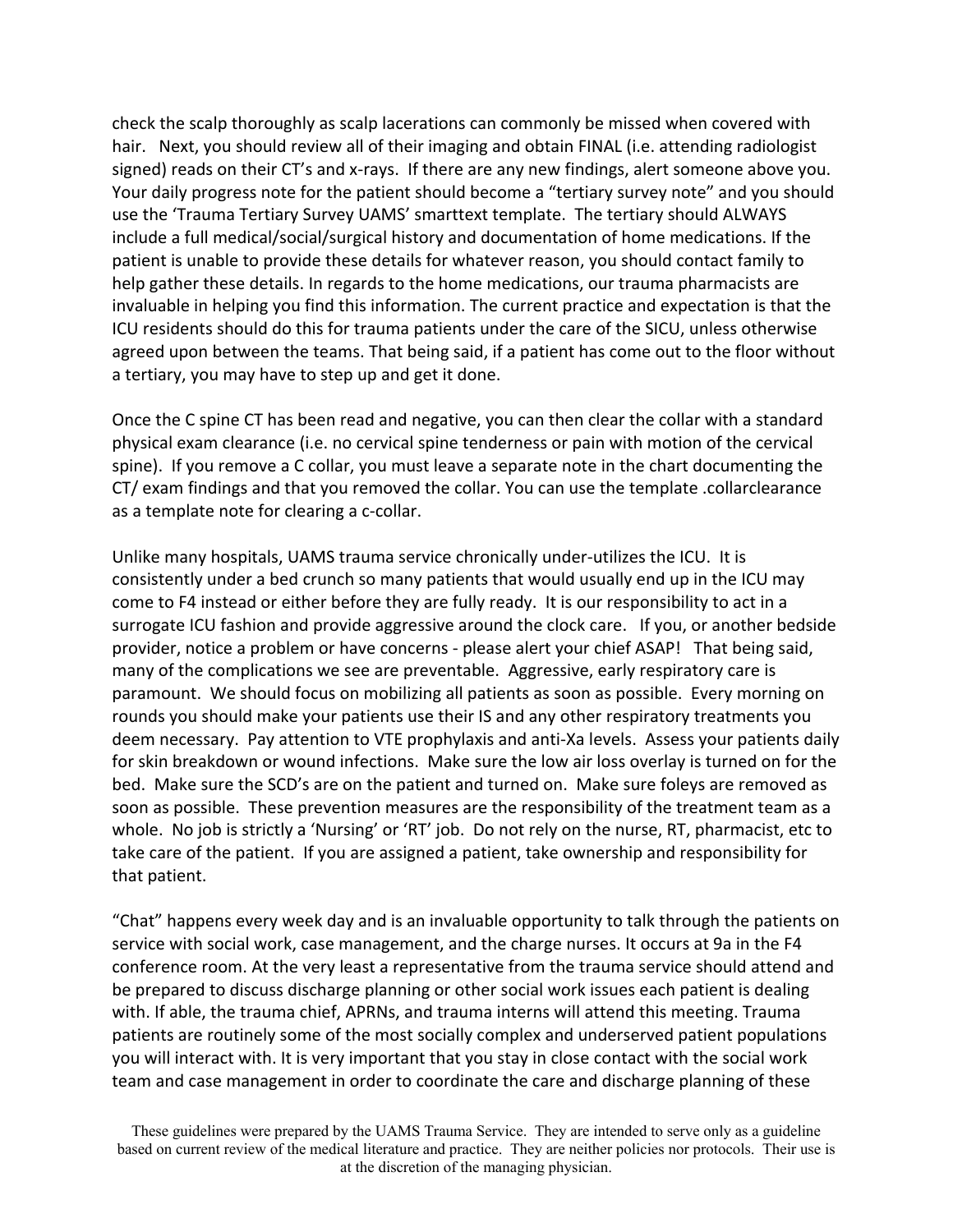patients. We are lucky to have two APRNs to assist in this effort, but you are ultimately responsible for the care of the patients you are following.

Our most critically ill trauma patients will initially require care in the ICU, but when stabilized will be transferred out to the "floor" and placed under your care. It is expected that the SICU team will page you when transferring a patient out of the unit. There should be a detailed exchange between the SICU team and you as the trauma intern to handoff care of the patient being transferred. If the situation should arise that you do not receive a report, you should notify your chief. Lack of communication between teams can lead to errors in patient care and cause harm to the patient. This works in reverse as well. If a patient deteriorates and needs to be transferred to the SICU, you should be sure to communicate to the SICU resident on call to discuss the concerns that necessitate ICU transfer. When a patient is transferred out of the ICU, you should see the patient when they arrive on the floor and write a brief note about their arrival condition and vitals.

## **5. Trauma/EGS Thursday Clinic**

Every Thursday from 9am to 4p there is Trauma/EGS Clinic. On any given clinic day there may be 50+ patients to be seen. Due to the high patient volume, clinic days are all hands on deck. EGS APRNs and EGS/trauma residents (including upper levels if not operating or seeing consults) are expected to be present for clinic. White note cards are placed in the resident work room with the information of patients ready to be seen. You should chart review the patient, see and examine the patient, and present your plan for the patient with the clinic attending. Afterward you should communicate with the clinic nurses the orders to be entered and the follow up plan for the patient so that their care can be coordinated. In most cases the clinic nurses will put in orders for you, but it is your responsibility to ensure the orders get placed. You are responsible for writing a clinic note for the patient, being sure to assign the note to the correct clinic attending. Medical students are able to see patients and write clinic notes for their own education, but you should have them cosign notes to you and still write your own note for each patient you see with the students. Medical students can/should present their patients to the attendings, but should not do so on their own. You should be prepared to help them if they are struggling and provide feedback to improve their next presentations. Please do not send patients out of their exam rooms until you have spoken with clinic nurse administrators (Kim and/or Stephanie) to ensure that the patient does not leave before they have received any information or care they require. Thursday Clinic can be a bit busy and chaotic sometimes. To keep patients flowing, if an attending is busy with another patient/resident, you should be prepared to see another patient who is waiting. This means you will need to be ready to present multiple patients when the attending becomes available.

## **6. Helpful Resources: Trauma Guidelines**

### https://medicine.uams.edu/surgery/divisions/trauma/guidelines/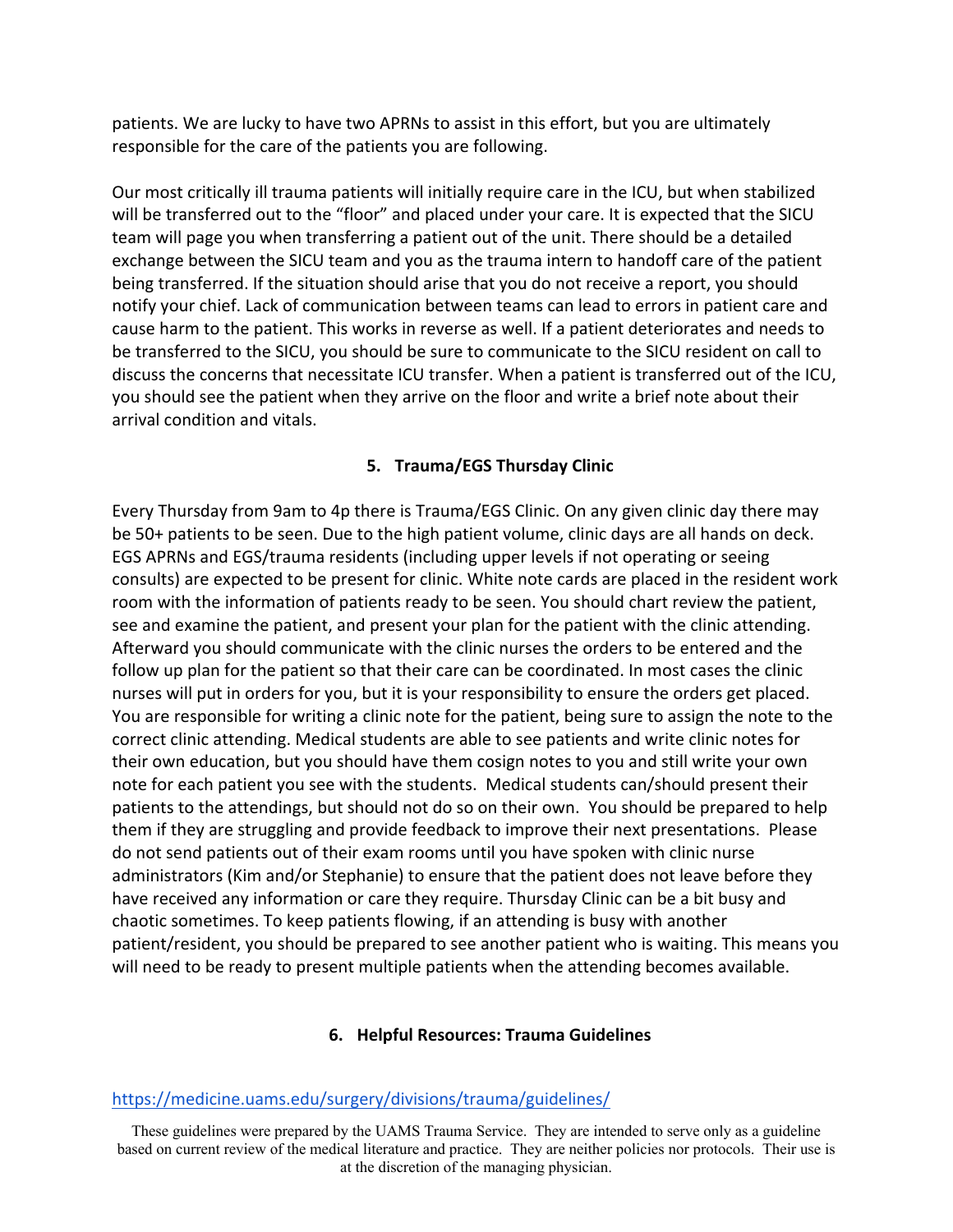Please save the above link on your phone for easy reference. On Iphone, once the above website is accessed, click the 'Share' button at the bottom of the browser. Then scroll down to the 'Add to home screen' function (looks like a plus symbol). This will create a direct link from your app section of the home screen for quick access. Some of the most commonly used guidelines will be included in this guide for quick reference.

### **ROTEM LINK:**

From EPIC, click the 'UAMS Clinical Resources' tab. Then click the link for ROTEM.

OR

Open up any web browser and type this in the URL bar: 172.20.4.72

This will usually come up with a warning that it is an unsecure website ‐ click 'advanced', then 'continue to website anyway'.

Login: uams

Please ask a member of the trauma team for the password

Copy and paste the patient MRN (including the leading zeros!) into the patientID line. This will allow you to view the ROTEM as it is running in real time.

### **Trauma Image Repository (TIR):**

TIR is an image sharing program for the state designed to allow outside hospitals to upload images that can then be downloaded into our own imaging system for review. This process is fairly automated by this point in time and does not require your active management to happen. HOWEVER, you should be aware of the system and process to help expedite this if necessary.

For access to the TIR, email cbaldwin@uams.edu or cdduncan@uams.edu

Website: tir.uams.edu

Username: your epic username

Password: your epic password

Hit enter. Then enter the trauma band number (starts with a B then numbers) that is included in the "head's‐up" page from the ED charge nurse. This should show you a series of images so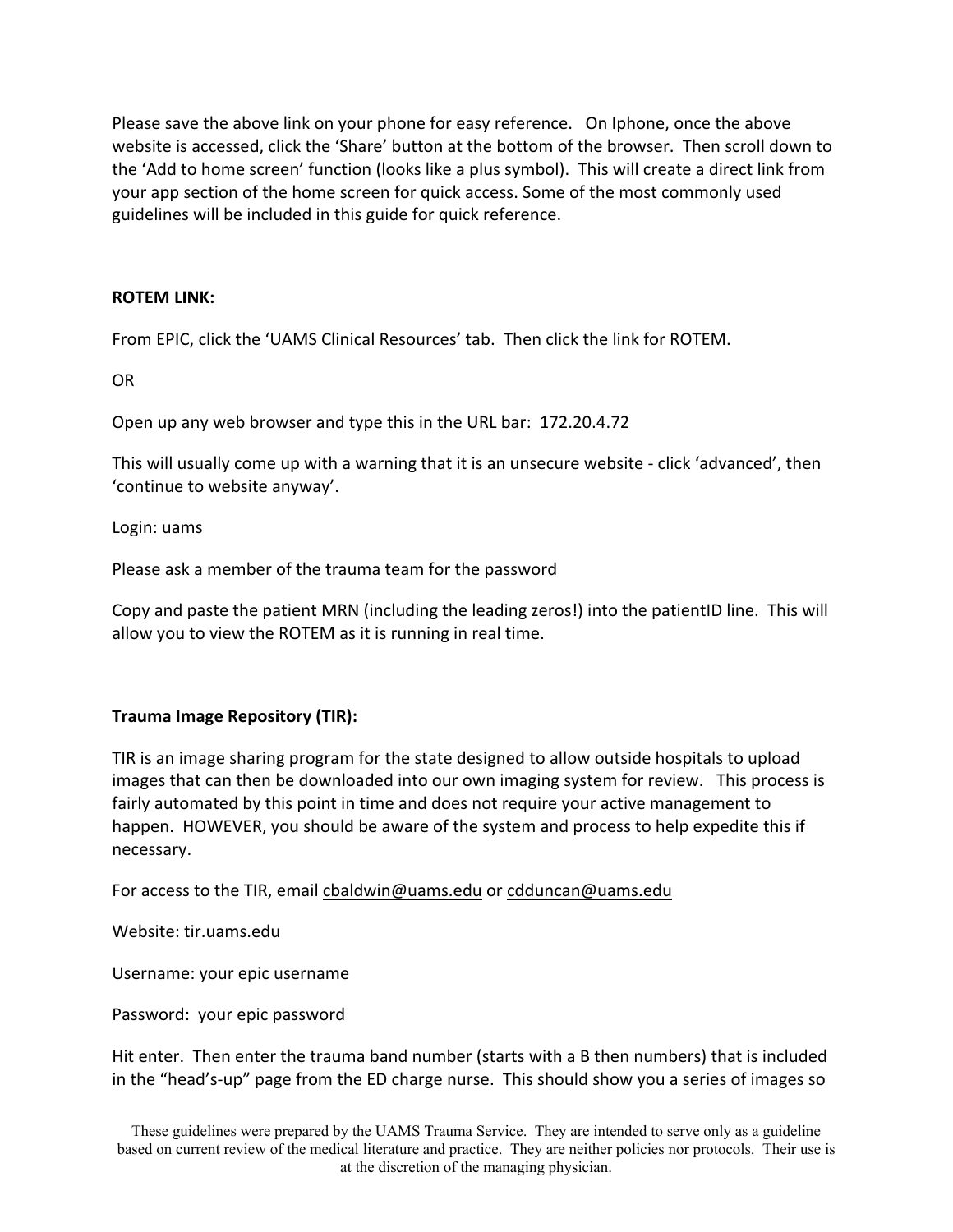we can see what has been scanned (they are usually listed under the patient's name and you have to open them to see exactly what body part they are).

The primary use for us now is to see if the images are in the process of being pushed and what images were obtained. These images will then be pushed into Sectra (our imaging system). You can search for them in the patient name box with the trauma band number or the patient name. Once the images are merged and you can see them under the MRN in sectra the INTERN needs to enter these orders:

- "CT NEURO outside film read request" ‐ this is for the ct head/cspine
- "CT neuro outside film read request"‐ this is for maxface
- "CT outside films read request". (Chest abdomen pelvis)
- "outside plain films read request" (for xrays)

The radiologists don't review or type their impressions if you don't place this. You should still call the radiologists to review the images also once they are in sectra.

A couple of troubleshooting points:

1. If the patient is not registered to a MRN in the ED (found on the epic ED expected board) then there is no way to enter an order for these to be read. Options are to wait, or to gently ask them to assign a MRN. Can ask the ED charge nurse for help with this process.

2. If a patient is registered ‐ then the ED charge nurse emails **pacssupport@uams.edu** (if you don't want to wait or if you have trust issues....email them yourself). The email should include band number and MRN with the words "please merge".

3. As these images are merging it can take a few minutes or have some hiccups in the process… DON'T PANIC**...** give it about 3‐5 minutes and try again.

If all else fails, most transfer traumas will come with a CD containing the images that can then be uploaded after arrival.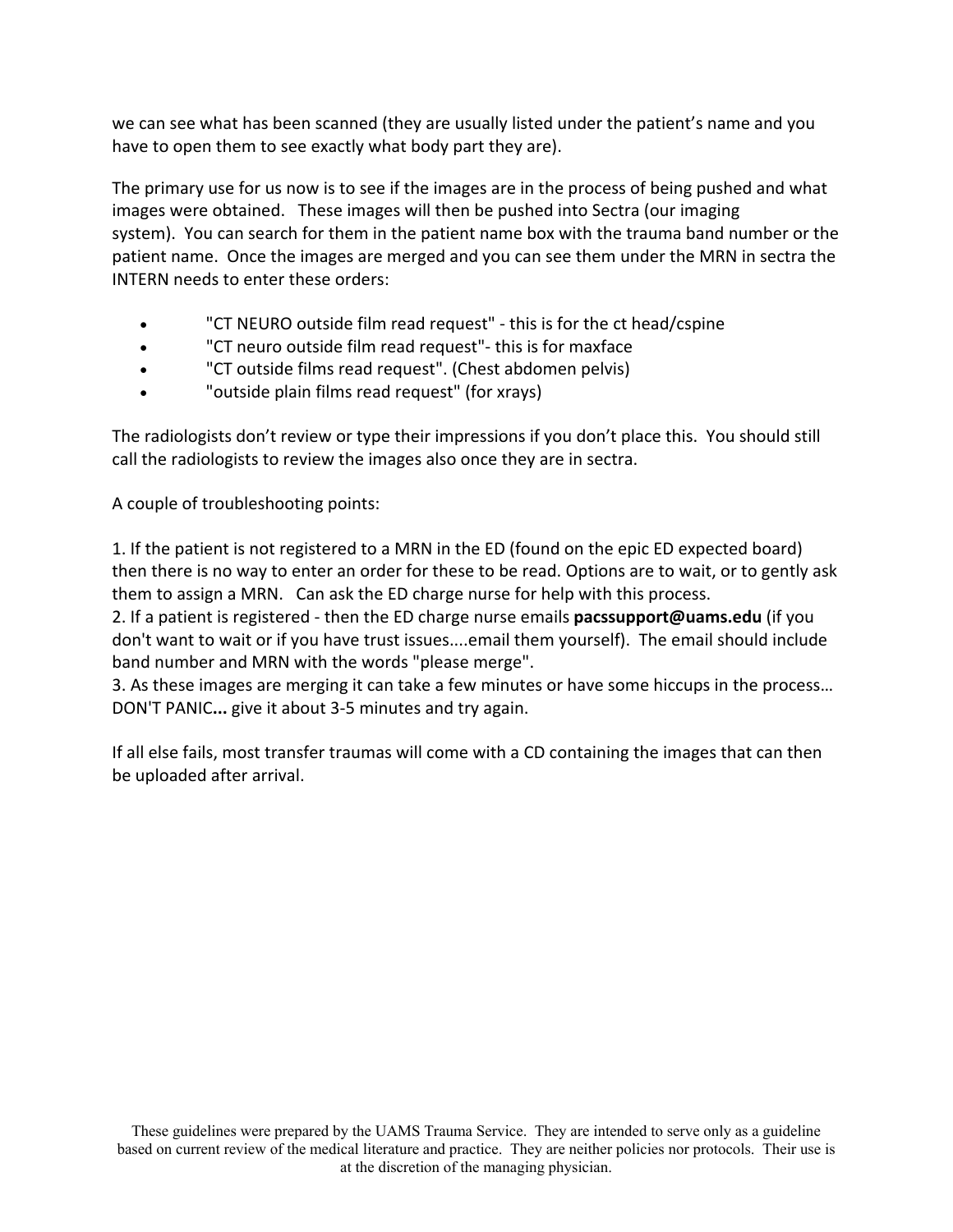# **Acute Pain Management Guidelines ‐ Inpatient**

## **PURPOSE:**

To provide guidelines for the management of acute pain via a multi‐modal approach that improves outcomes while minimizing adverse events related to opioids

## **DEFINITIONS:**

**Acute Pain:** Any pain suffered as a direct result of soft tissue or bony damage sustained through a traumatic injury or operation.

**Multi‐modal therapy:** Multiple drugs employed simultaneously to prevent some of the more serious adverse effects associated with extreme dosing, allowing each medication to portend its best characteristics and providing synergistic effects.

## **INITIAL SCREENING:**

For all patients suffering from acute pain, one must consider age, weight, allergies, renal/hepatic function, and prior opioid use when determining a proper multi‐modal treatment plan. Based on patient response, dosing adjustments may be necessary. Multi‐ modal pain management therapy should be initiated as early as possible.

- Do not restart home analgesic medications, but take them into consideration when initiating inpatient dosing
- Multi‐modal therapy should be initiated in the ED and continued throughout hospital stay
- Physician should be called for unrelieved pain
- Transition from IV pain regimen to oral regimen as soon as feasible
- All IV pain medications should be discontinued at least 24 hrs before discharge

# **PROTOCOL:**

# **All Patients:**

# **Tylenol (caution in patients with hepatic dysfunction ‐ Child's Class B and C)**

Acetaminophen 975 mg PO q6 hrs (preferred)

 If no enteral access or complete bowel rest: Ofirmev 1000 mg IV q6 hrs (do not exceed 4 grams/24 hrs)

\*Can only be ordered for 24 hrs max in Epic – must reorder if needed beyond 24 hrs \*Also consider acetaminophen suppository 650 mg per rectum q6h in these patients

# **NSAID (hold if eGFR<30) (limit to 2 weeks in patients with long bone fractures)**

Ibuprofen 400‐600 mg PO q6‐8 hrs (max dose 2400 mg/24 hrs)

If no enteral access or complete bowel rest: Toradol 15mg q6‐8 hr

\*Can only be ordered/continued for 5 days max; do not renew order after 5 days of therapy

## **Gabapentinoid (hold if patient is too somnolent)**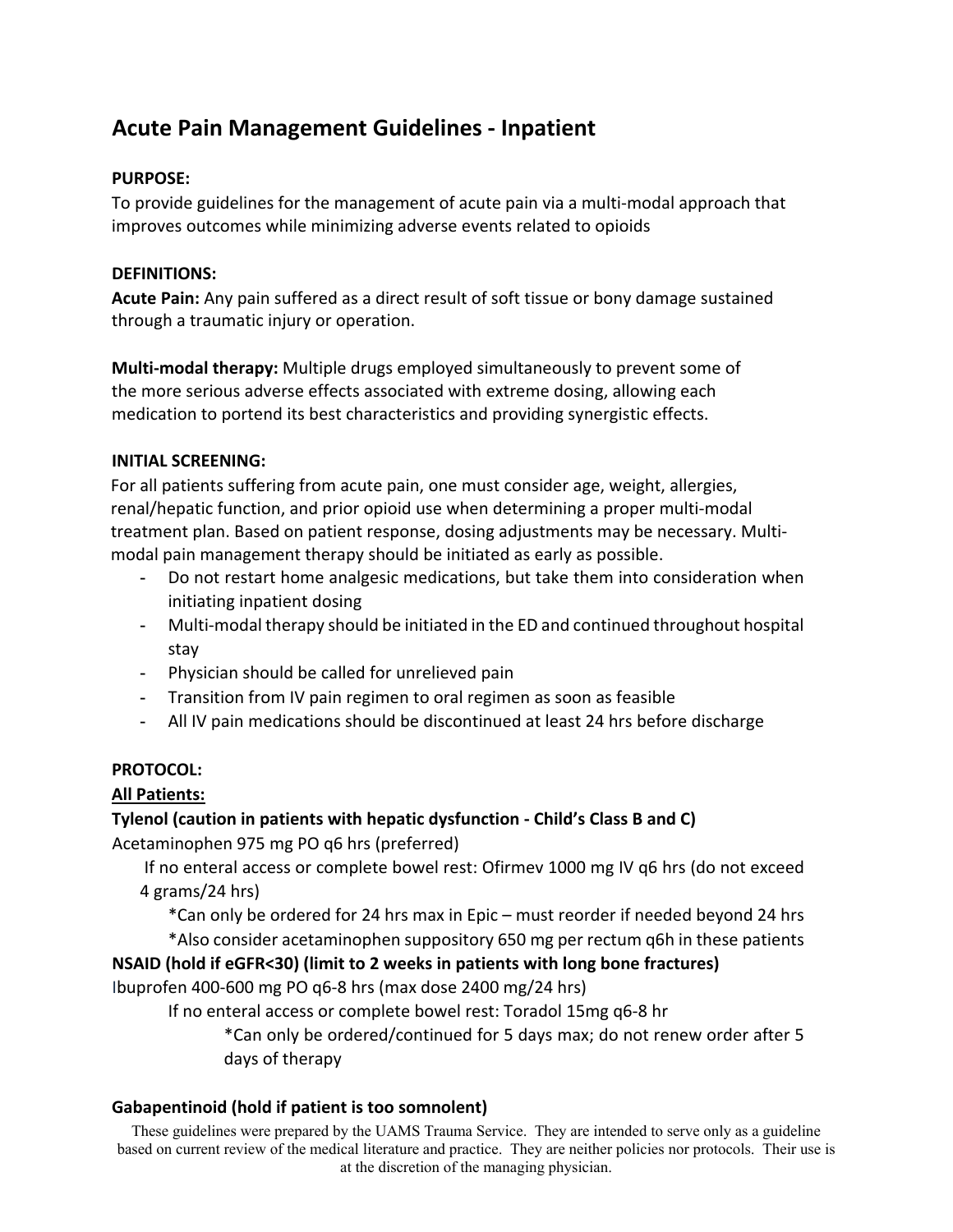Gabapentin 300 mg PO q8 hrs (may titrate up to max 1200 mg PO q8 hrs)

If renal dysfunction (eGFR<30): Gabapentin 100‐200 mg PO q12 hr (max 400 mg PO q12 hr)

## **Lidocaine**

Lidoderm 5% topical patch, apply 12 hrs on/12 hrs off

Apply between spine and area of pain or proximal to injury on extremities May apply 3 patches in 24 hrs. Must specify location for each patch

# **Breakthrough Pain (PRN)**

Oxycodone (immediate‐release) 5 mg PO or 5 ml Elixir (1mg/ml) via NG/NJ q4‐6 hrs PRN

## **For Patients with Laparotomy, Thoracotomy, or Muscle Pain**

## **Muscle relaxer**

Methocarbamol (Robaxin) 500‐1500mg q8 hrs

Consider lower doses for patients  $> 60$  y/o and titrate up as tolerated

## **For Severe, Refractory Pain (at the discretion of the rounding attending)**

Ketamine infusion

‐Patient must be monitored in ICU or on F4 (does not require progressive status). All other patients requiring ketamine must be managed by anesthesia pain team.

‐0.1 to 0.25 mg/kg/hr continuous infusion (an initial bolus of 0.1‐0.5 mg/kg can be provided at the discretion of the attending physician, if he or she is present)

Avoid if poorly controlled cardiovascular disease, significant psychiatric history, or severe hepatic disease (e.g., cirrhosis)

Pain team consult for:

‐Regional blocks

‐Management of chronic pain patients (palliative care may manage these patients) Methadone 5 mg q8 hrs (may advance to 10mg at attending discretion)

Avoid if respiratory issues (because of long half‐life ‐ 96 hrs) or elevated QTc (>500 msec) \*\***Do not prescribe at discharge \*\***

# **Patient with multiple rib fractures**: refer to rib fracture management protocol

## **HOW TO PERSONALIZE MULTIMODAL THERAPY:**

- Always maintain a PRN pain medication (does not have to be an opioid)
- Each morning the number of PRN medications given should be determined:
	- $\circ$  If ALL allowable PRN medications were given and the patient is still having uncontrolled pain, schedule the

PRN medication and add another PRN (e.g. an additional 5mg

Oxycodone PRN q4‐6 hrs) o If a few of the PRN medications were given,

keep the same dosage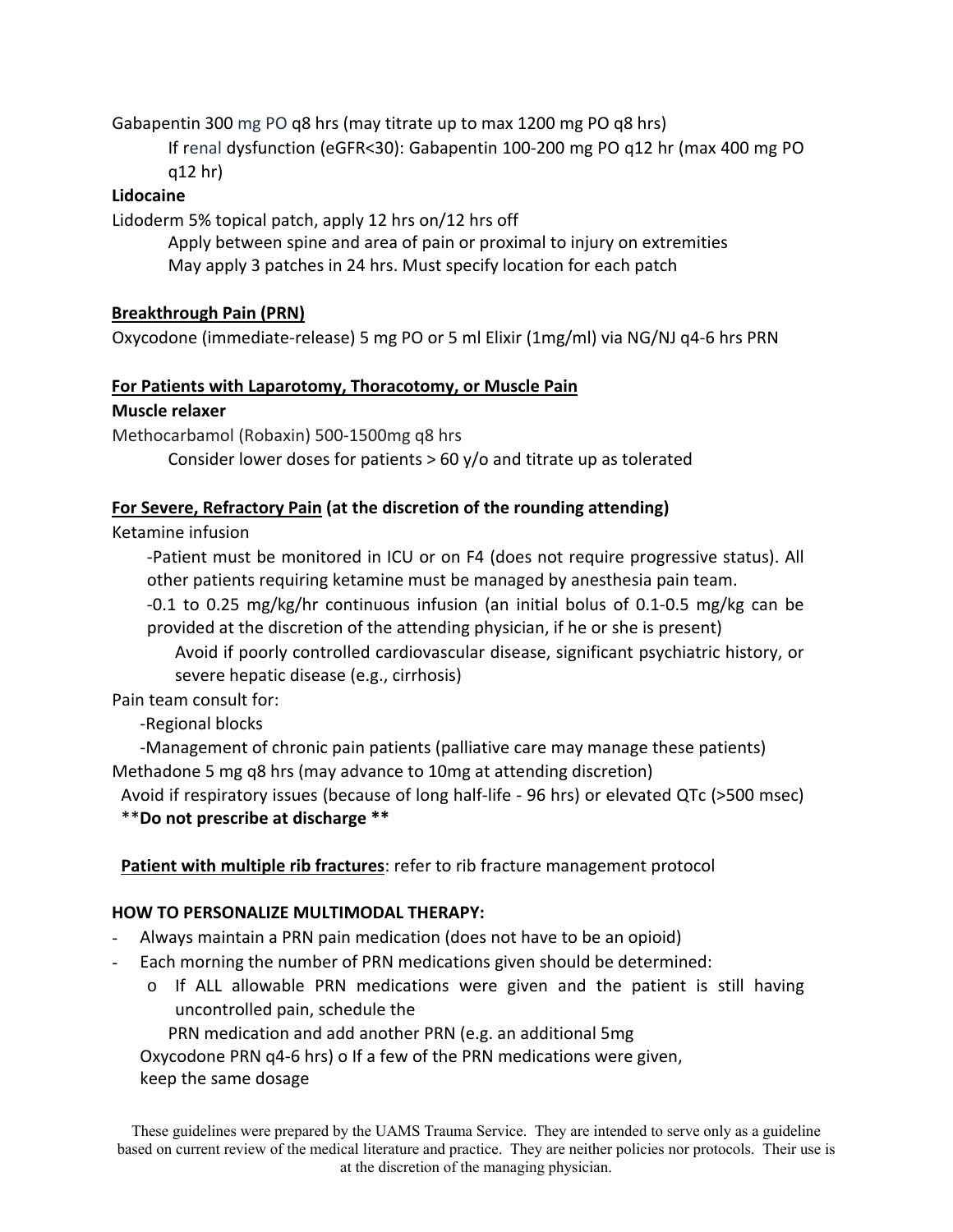- $\circ$  If NO PRN medications were given, remove that medication and make something else PRN (e.g. ibuprofen, Tylenol)
- Enlist the assistance of the APRNs, chief residents, team pharmacist, or attending with prescribing pain medications until you are comfortable with this protocol

\*\* Increasing levels of pain with dosing adjustments need to be reported to attending physician on daily rounds \*\*

## **Acute Pain Management Guidelines – Discharge and Follow‐up**

#### At discharge:

- For all medications: do not prescribe if patient has not been using in hospital
- Acetaminophen 975 mg PO q6 hrs (do not exceed 4 grams/24 hrs)
- Ibuprofen 600‐800 mg PO q8 hrs (do not exceed 2.4 grams/24 hrs)
- Gabapentin Rx for 15 days
- Oxycodone 5 mg (Prescribe 5x the number used in the 24 hrs prior to discharge)
- Recommend purchasing Salonpas patches if using lidocaine patches during hospitalization (these are a lot cheaper and can be found over the counter at Walmart, Target, etc.)

### At follow up:

- **NO** narcotic refills
- May consider 1‐time refill of gabapentin until patient establishes with PCP
- If unrelieved or becomes chronic patient will need referral to specialty pain clinic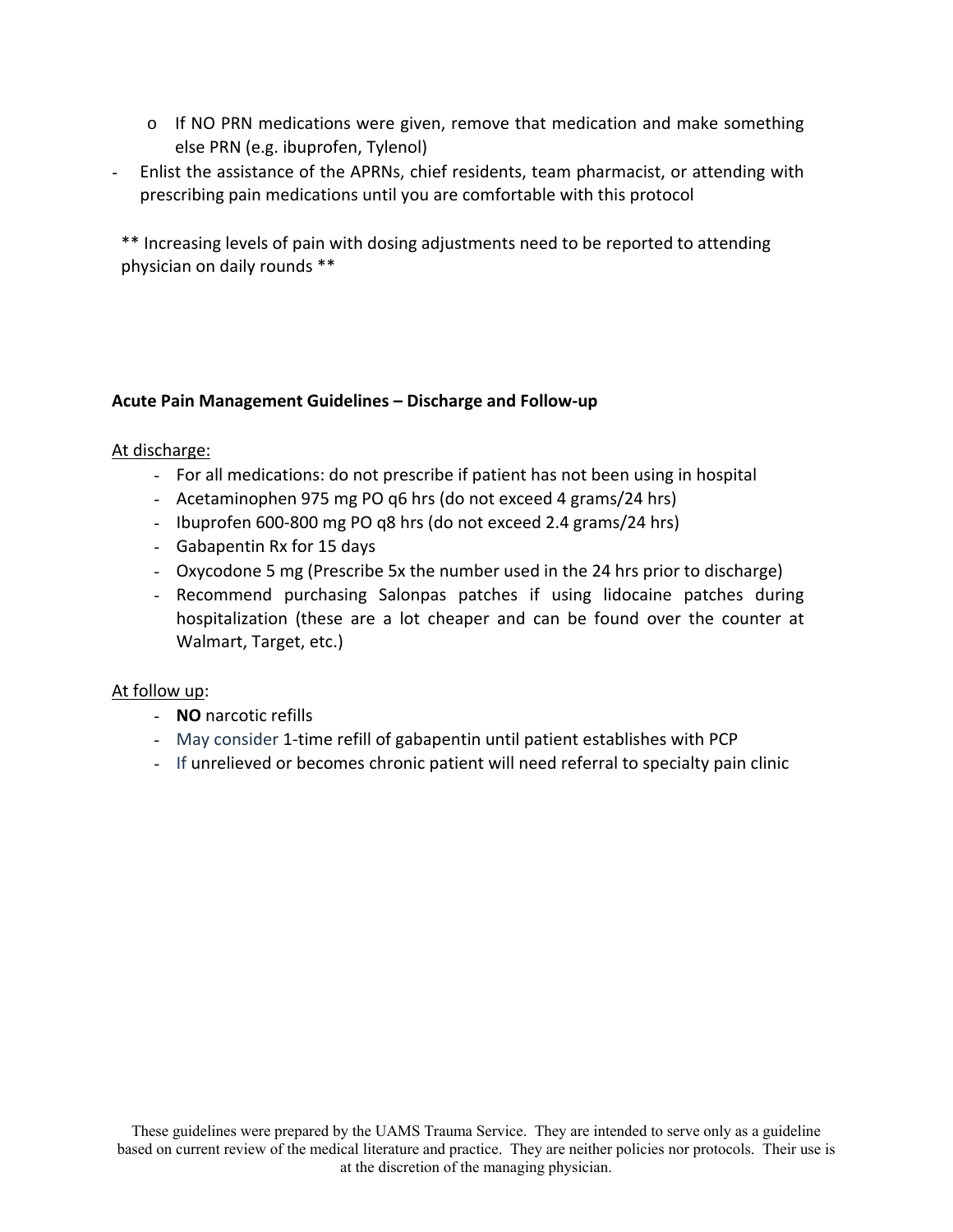# Electrolyte Replacement Protocol

**PURPOSE:** To provide guidelines for the resident‐driven management of electrolyte abnormalities and replacement in floor and progressive trauma and emergency general surgery patients based on daily routine morning labs

**PROTOCOL:** Electrolyte abnormalities will be assessed by surgery residents when morning labs return and will be replaced according to the following guidelines

**PATIENTS INCLUDED:** All floor and progressive trauma and emergency general surgery patients

**EXCLUSIONS: Patients requiring any of the following:** 

- Dialysis (iHD) or Renal replacement therapy (CRRT)
- Calculated eGFR or CrCl < 30 mL/min
- Rhabdomyolysis (serum CK >8000 or >5000 and trending up)
- Unable to administer enteral medications

**SPECIAL POPULATIONS:** Some patient populations may require more aggressive electrolyte replacement than recommended in this protocol. **These patients can still be managed by this nursing‐driven protocol, but will likely require additional electrolyte replacement**. These patients should be discussed with the attending and/or clinical pharmacist to determine electrolyte needs.

- Patients at risk for refeeding syndrome (those with prolonged inadequate enteral or parenteral nutrition)  $\mathbb{D}$  Patients with thermal and/or inhalation injury
- Patients with DKA/HHS or those on an insulin drip for hyperglycemia
- Patients on high-dose Lasix (40 mg IV BID or higher), Bumex (2 mg IV BID or higher), or continuous diuretic infusions
- Patients on electrolyte replacement at home

# **Low Potassium (< 3 mmol/L) and Phosphate (< 1.5 mg/dL)**

- When potassium and phosphate are both low, utilizing IV potassium phosphate replacement can decrease the amount of electrolyte replacement products required
- Goal potassium level: 3.8 5 mmol/L
- Goal phosphate level:  $3 4.5$  mg/dL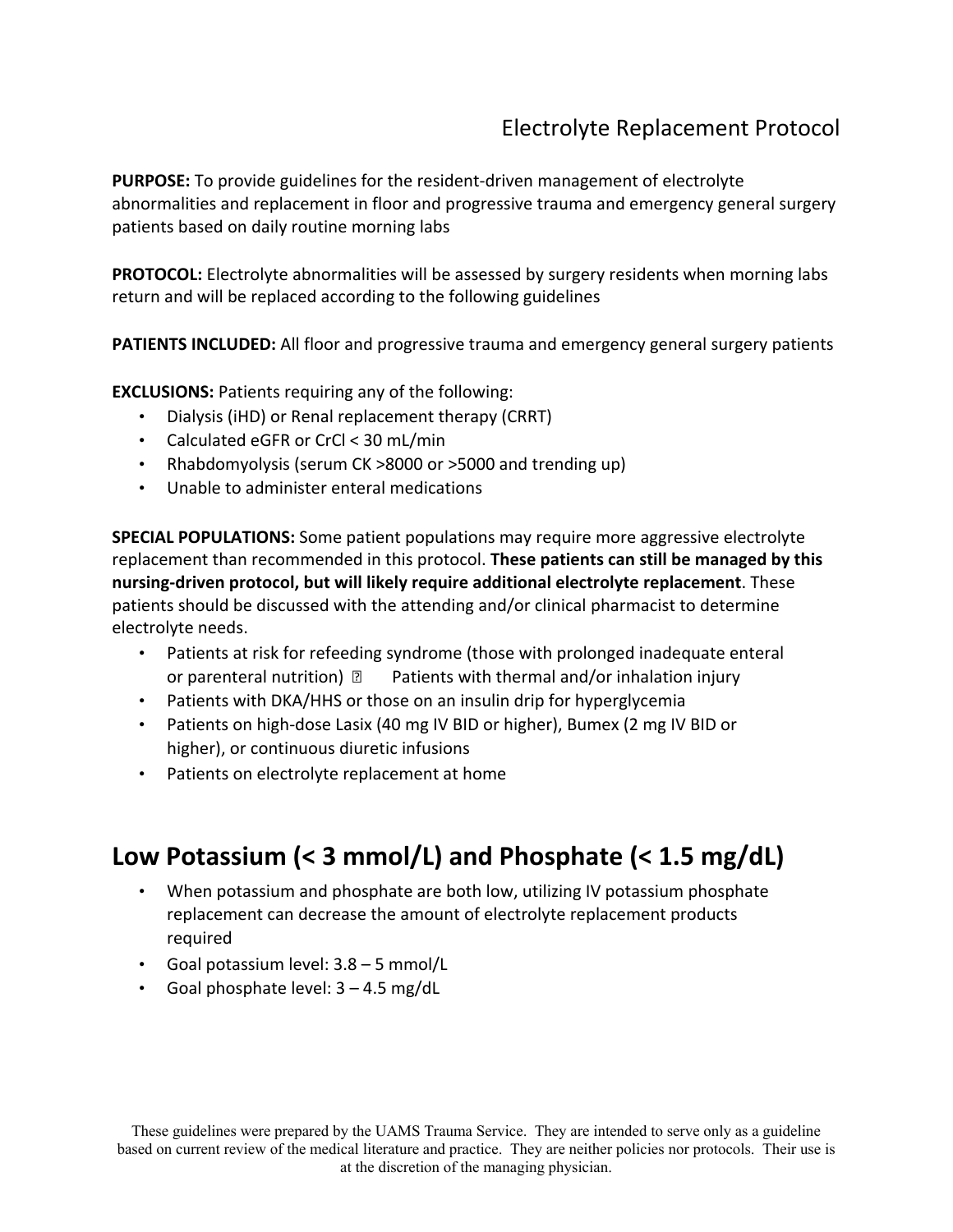| <b>Current Potassium</b>                                            | Replacement                                                                                                | <b>Monitoring</b>                   |  |
|---------------------------------------------------------------------|------------------------------------------------------------------------------------------------------------|-------------------------------------|--|
| Level                                                               |                                                                                                            |                                     |  |
| $2 - 2.9$ mmol/L                                                    | K Phosphate 30 mmol IV x 1 dose ( $\approx$ 44 mEq K)<br>+ Neutraphos packs - 2 packs PO/PT BID x 2        | Recheck Chem10 two                  |  |
| $< 2$ mmol/L                                                        | days<br>K Phosphate 30 mmol IV x 2 doses (~88 mEq K)<br>+ Neutraphos packs - 2 packs PO/PT TID x 2<br>days | hours after end of last<br>infusion |  |
| PO: By mouth; PT: Per feeding tube (e.g., NGT, OGT, DHT, PEG, etc.) |                                                                                                            |                                     |  |

# **Potassium**

- If IV potassium phosphate is ordered and serum potassium > 3, do not give additional potassium  $\Box$  Goal level:  $3.8 - 5$  mmol/L
- If patient is consistently hypokalemic despite appropriate replacement, check magnesium level and replace as indicated in magnesium replacement chart
- Hyperkalemia o Serum potassium > 5.5 mmol/L: monitor q2h until level < 5 mmol/L

o Serum potassium > 6.5 mmol/L: monitor q2h until level < 5 mmol/L and call an attending for further hyperkalemia management

| <b>Current Potassium Level</b>                                                                                                      | Replacement                                                  | <b>Monitoring</b>     |  |
|-------------------------------------------------------------------------------------------------------------------------------------|--------------------------------------------------------------|-----------------------|--|
| $3.5 - 3.7$ mmol/L                                                                                                                  | KCl 40 mEq PO/PT x 1 dose                                    | <b>Recheck Chem10</b> |  |
| $3 - 3.4$ mmol/L                                                                                                                    | KCl 40 mEq PO/PT x 2 doses                                   | the following day     |  |
| $2 - 2.9$ mmol/L                                                                                                                    | KCl 40 mEq IV x 1 dose + KCl 40 mEq PO/PT x 2 doses          | with AM labs          |  |
|                                                                                                                                     |                                                              | <b>Recheck Chem10</b> |  |
| $< 2$ mmol/L                                                                                                                        | KCl 40 mEq IV + KCl 40 mEq PO/PT BOTH x 2 doses <sup>*</sup> | two hours after end   |  |
|                                                                                                                                     |                                                              | of last infusion      |  |
| *The PO/PT doses should be given at the start of each IV dose (e.g., $1^{st}$ PO/PT dose + $1^{st}$ IV dose given at the same time; |                                                              |                       |  |
| then four hours later, $2^{nd}$ PO/PT dose + $2^{nd}$ IV dose given at the same time)                                               |                                                              |                       |  |

**PO**: By mouth; **PT**: Per feeding tube (e.g., NGT, OGT, DHT, PEG, J tube – if liquid formulation, etc.)

# **Phosphate**

- Goal level:  $3 4.5$  mg/dL
- IV replacement choice will depend on patient's potassium level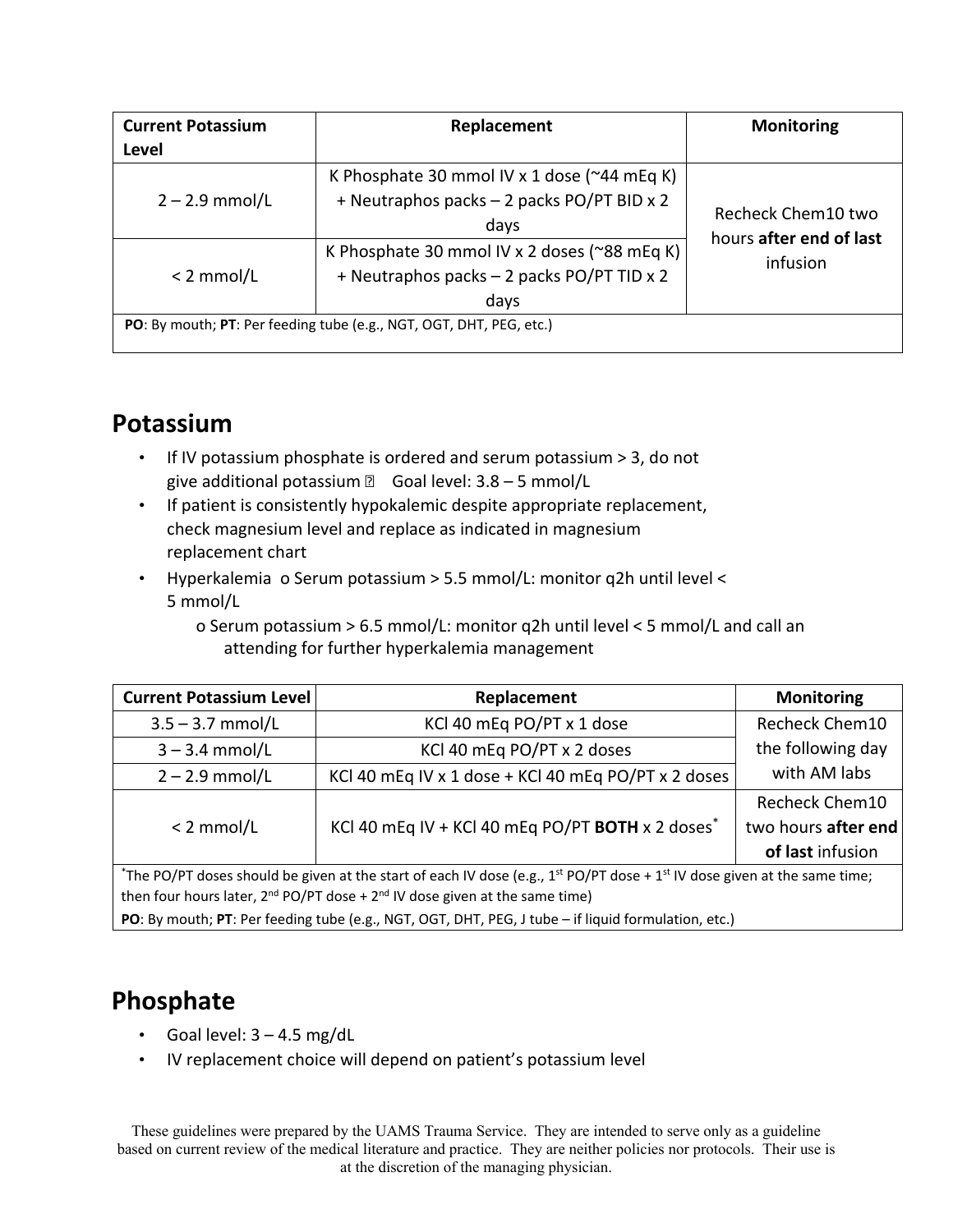o If serum potassium **23.6** mmol/L, use potassium phosphate o If serum potassium > 3.6 mmol/L, use sodium phosphate

| <b>Current Phosphate</b><br>Replacement                             |                                                  | <b>Monitoring</b>                               |  |
|---------------------------------------------------------------------|--------------------------------------------------|-------------------------------------------------|--|
| Level                                                               |                                                  |                                                 |  |
| $2.5 - 3$ mg/dL                                                     | Neutraphos packs $-2$ packs PO/PT BID x 1<br>day |                                                 |  |
| $2 - 2.4$ mg/dL                                                     | Neutraphos packs - 2 packs PO/PT BID x 2         | Recheck level the following<br>day with AM labs |  |
|                                                                     | days                                             |                                                 |  |
| $1.5 - 1.9$ mg/dL                                                   | Neutraphos packs $-2$ packs PO/PT TID x 2        |                                                 |  |
|                                                                     | days                                             |                                                 |  |
|                                                                     | K or Na Phosphate 30 mmol IV x 1 dose +          |                                                 |  |
| $1 - 1.4$ mg/dL                                                     | Neutraphos packs - 2 packs PO/PT BID x 2         | Recheck Chem10 two<br>hours                     |  |
|                                                                     | days                                             |                                                 |  |
| $<$ 1 mg/dL                                                         | K or Na Phosphate 45 mmol IV x 1 dose +          | after end of infusion                           |  |
|                                                                     | Neutraphos packs $-2$ packs PO/PT TID x 2        |                                                 |  |
|                                                                     | days                                             |                                                 |  |
| PO: By mouth; PT: Per feeding tube (e.g., NGT, OGT, DHT, PEG, etc.) |                                                  |                                                 |  |

# **Magnesium**

- Goal level:  $1.7 2.2$  mg/dL
- Enteral magnesium **not recommended** due to lack of efficacy and high rates of adverse GI effects

| <b>Current Magnesium Level</b> | Replacement                           | <b>Monitoring</b>           |  |
|--------------------------------|---------------------------------------|-----------------------------|--|
| $1.3 - 1.6$ mg/dL              | Magnesium sulfate 4 g (32 mEq) IV x 1 | Recheck level the following |  |
|                                | dose                                  | day with AM labs            |  |
|                                | Magnesium sulfate 8 g (64 mEq) IV x 1 | Recheck Chem10 two hours    |  |
| $\mathbb{E}$ 1.2 mg/dL         | dose                                  | after end of infusion       |  |

# **Calcium**

- Goal level (ionized): 0.8 1.25 mmol/L
- Only **ionized** calcium levels should be replaced; if serum calcium on Renal Chem 10 < 6.5, order ionized calcium and replace as indicated below
- **Calcium replacement exceptions** (where ionized calcium not required and/or calcium chloride should be utilized): patients undergoing massive transfusion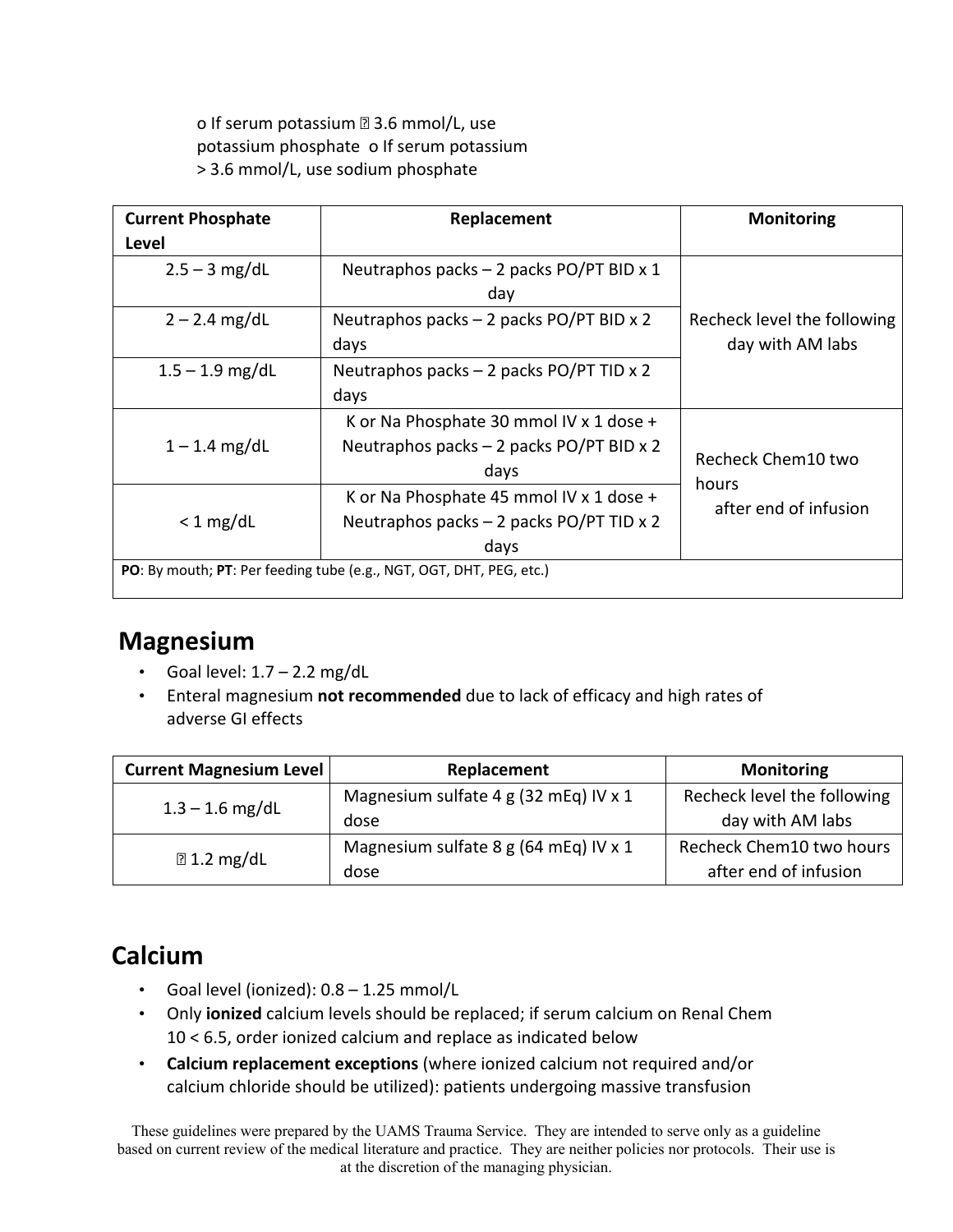protocol (will get calcium gluconate 3 g IV for each cooler used), hyperkalemia treatment, code situations, and those with cardiac dysfunction

| <b>Current Calcium Level</b><br><b>Replacement</b> |                                    | <b>Monitoring</b>               |
|----------------------------------------------------|------------------------------------|---------------------------------|
| $0.65 - 0.79$ mmol/L                               | Calcium gluconate 24 g IV x 1 dose | Recheck iCa level the following |
| $< 0.65$ mmol/L                                    | Calcium gluconate 46 g IV x 1 dose | day with AM labs                |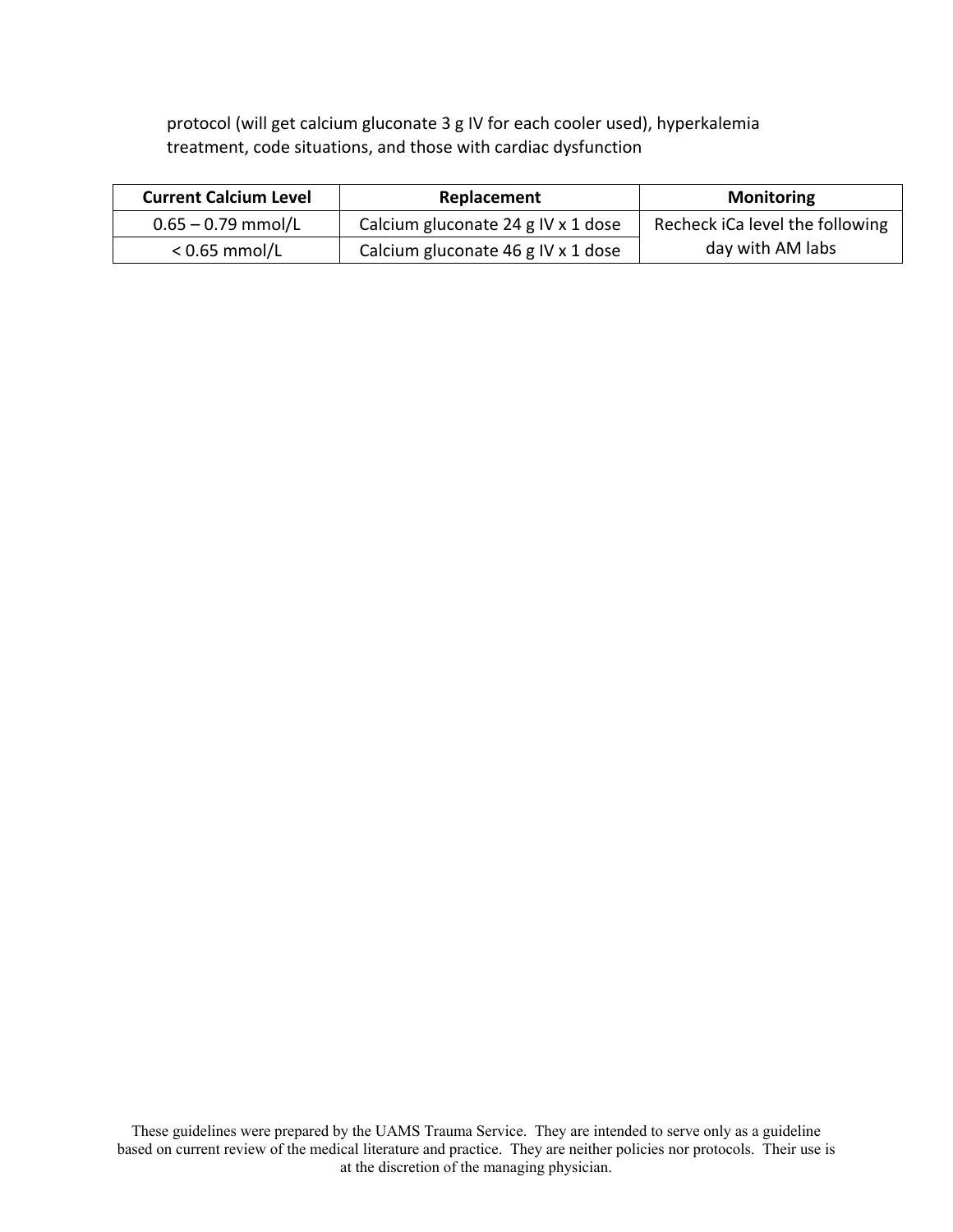# VTE PPX Protocol

#### **PURPOSE:**

Standardize practices for the treatment of trauma and emergency general surgery patients and establish guidelines for the administration of venous thromboembolism (VTE) prophylaxis in high-risk patients

Establish a consensus for administration of chemical VTE prophylaxis in patients who are to undergo invasive procedures or have high‐risk injuries

#### **DEFINITIONS:**

**High‐risk patients**: those anticipated to be hospitalized for >24h and have one or more of the following risk factors:

- Multiple system trauma
- Traumatic brain injury with GCS <12
- Major vascular injury to neck, thorax, abdomen, or extremities
- Multiple rib fractures
- Pelvic fracture
- Long‐bone fracture
- Spinal fracture
- Anticipated immobilization >24 hours
- History of VTE (DVT/PE)
- History of hypercoagulable disease
- History of or current diagnosis of cancer
- Obesity (BMI > 30)
- Tobacco use within one month
- Critical illness

#### **PROCEDURES:**

### **1) Sequential compression devices (SCDs) should ONLY be used for patients not receiving chemical**

#### **VTE prophylaxis**

- a. SCDs are contraindicated in legs with fractures prior to fixation
- b. SCDs are contraindicated in legs with external fixators or large open wounds
- c. SCDs may be used on fractured lower extremities following open reduction and internal fixation

#### **2) Relative contraindications to INITIAL chemical VTE prophylaxis include:**

- a. Uncontrolled blood loss
- b. Coagulopathy
- c. Non‐operative management of liver, spleen, or renal injuries
- d. Intracranial hemorrhage
- e. Spinal cord hematoma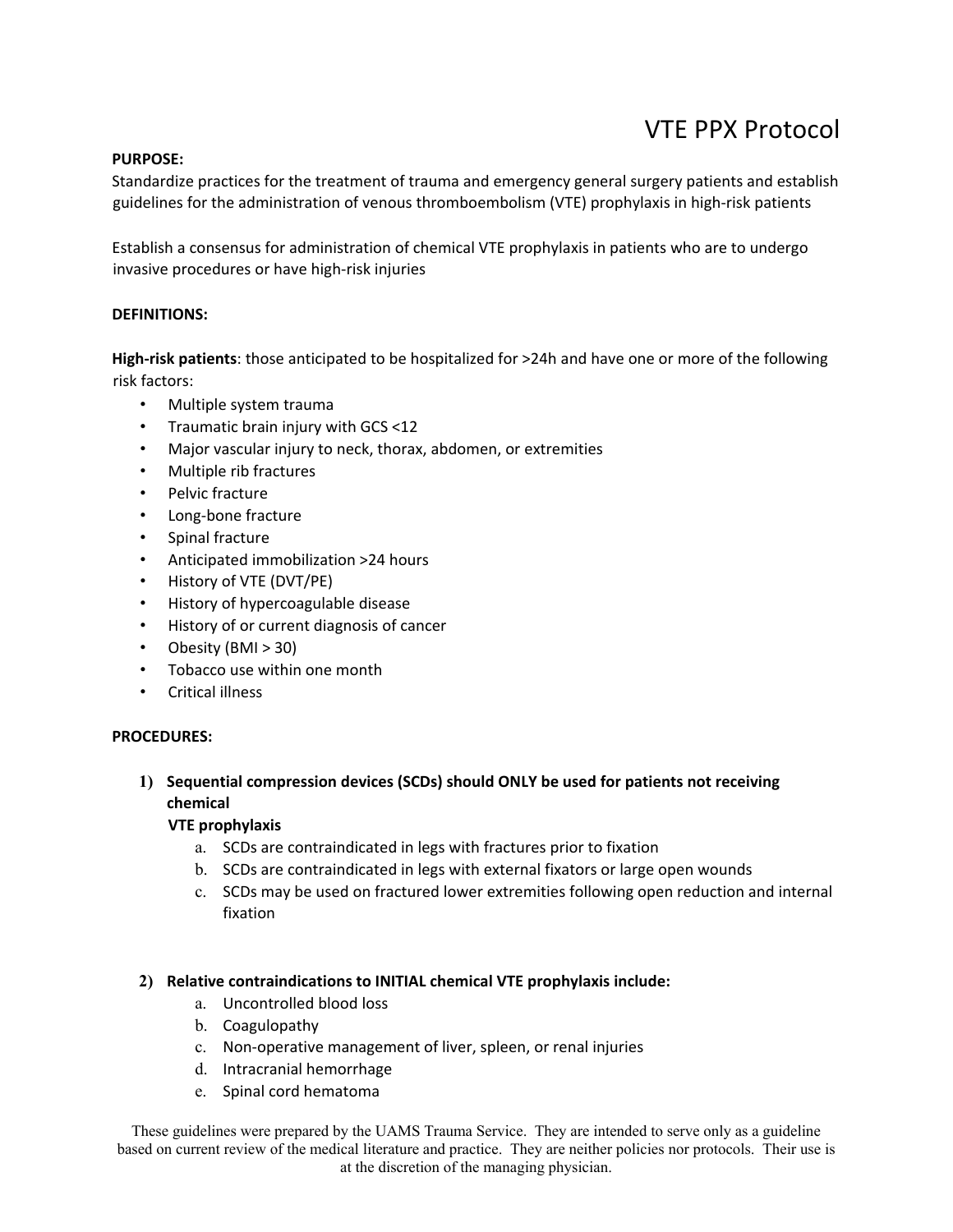- **3) All high‐risk patients who do not have a contraindication should be started on enoxaparin (heparin is reserved for GFR <30 mL/min and/or patients with epidurals):** 
	- a. GFR > 30 mL/min: enoxaparin (Lovenox) 0.5 mg/kg SQ q12h (maximum starting dose is enoxaparin 60 mg SQ q12h)
	- b. GFR < 30 mL/min:
		- i. Weight < 90 kg: heparin 5000 units SQ q8h ii. Weight > 90 kg: heparin 7500 units SQ q8h

## **4) Management of enoxaparin (Lovenox) dosing for trauma and emergency general surgery patients:**

- a. An Anti-Xa Assay should be ordered 4h AFTER the 3<sup>rd</sup> dose of enoxaparin (either 0100 or 1300 depending on when enoxaparin was started)
	- i. If < 0.2, increase the enoxaparin dose by 10 mg and recheck an anti‐Xa after three doses of the new regimen
	- ii. If  $0.2 0.4$ , no adjustment necessary and no further anti-Xa levels needed unless there is a change in renal function or patient clinical status
	- $iii.$  If  $> 0.4$ , reduce the enoxaparin dose by 10 mg and recheck an anti-Xa after three doses of the new regimen

## **5) Patients with a history of HIT/HITT – Fondaparinux is preferred**

- a. If weight > 50 kg and GFR > 50 mL/min: 2.5 mg SQ daily
- b. If GFR 30‐50 mL/min: use with caution (consider dose reduction)
- c. If GFR <30 mL/min: use is contraindicated

### **6) IVC Filters**

- a. **IVC INSERTION:** Filters will be placed within 48h of time of consult in patients who meet the following criteria:
	- i. The patient has a documented DVT and cannot be fully anticoagulated
	- ii. The patient cannot receive VTE prophylaxis for at least five days (rare)
- b. **IVC REMOVAL:** When it is medically appropriate to start VTE prophylaxis:
	- i. If there is no contraindication, perform a bilateral lower extremity venous duplex. If negative for DVT, schedule retrieval of the IVC filter during the current admission. ii. If the patient is cleared for VTE prophylaxis, but doses are being held for frequent trips to the OR, the IVC filter may be left in place. When the series of operations are complete, a bilateral lower extremity venous duplex should be performed. If negative for DVT, schedule retrieval of the IVC filter during the current admission.

### **7) Initiation of anticoagulation for at‐risk patient populations:**

- a. **Solid Organ Injury** 
	- i. In the non-operative management of liver, spleen, and renal injuries, VTE prophylaxis may be initiated:
		- 1. Day of injury for grade I injuries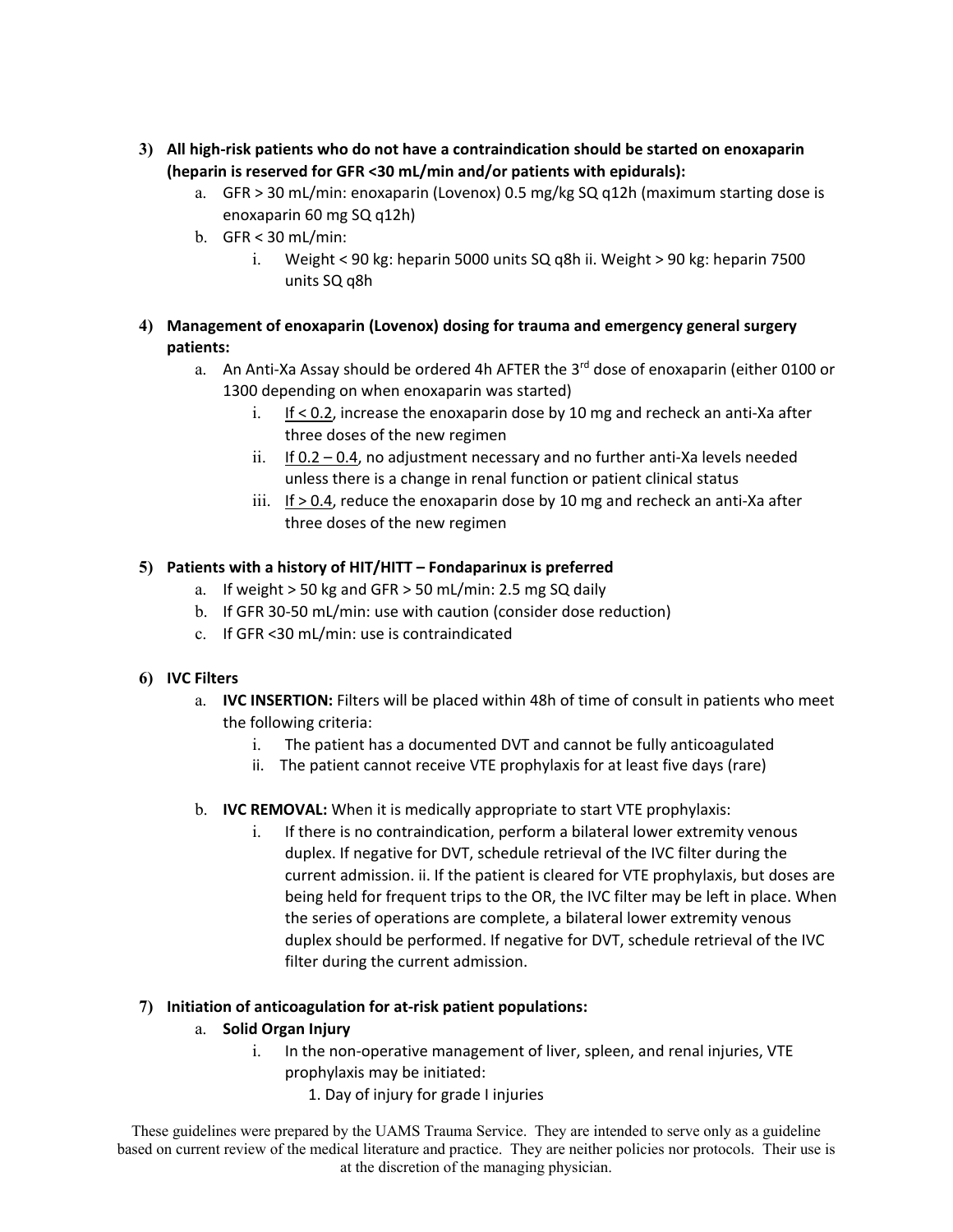- 2. 24h without significant blood loss for grade II/III injuries
- 3. 48h without significant blood loss for grade IV injuries

#### **b. Traumatic Brain Injury**

- i. Chemical VTE prophylaxis should be initiated 24h following stable head CT
- ii. Chemical VTE prophylaxis should be initiated 48h following craniotomy
- iii. VTE prophylaxis should NOT be held for EVD/ICP monitor placement or removal

#### **c. Spinal fractures and spinal cord injuries (SCI)**

- i. Patients with spinal fractures or SCI may be started on VTE prophylaxis once the spine surgeon has deemed that there is no emergent need for surgical decompression or stabilization (usually within 24h – an attending discussion is required for a 48h delay)
- ii. Patients with spinal cord hematoma may be started on VTE prophylaxis once cleared by the spine surgery team (usually within 24h – an attending discussion is required for a 48h delay)
- iii. If surgery is planned, VTE prophylaxis will be held the night before the operation and resumed 24h post‐operatively
- **d. Chemical VTE Prophylaxis should not be held for non‐spinal musculoskeletal injuries or procedures**
- **e. Regional anesthetic catheter placement for pain control (e.g., epidural) or lumbar drain** 
	- i. Before Puncture:
		- 1. Prophylactic enoxaparin (Lovenox) should be held for 12h
		- 2. Therapeutic enoxaparin (Lovenox) should be held for 24h
		- 3. IV heparin should be held for 4‐6h
		- 4. SC heparin should be held for 8‐12h
		- 5. Fondaparinux should be held for 36‐48h
		- 6. INR should be < 1.6 ii. While epidural or lumbar drain is in place: \*Appropriate weight‐based dosing of heparin should be used (section 3b)

\*Enoxaparin (Lovenox) should NOT be used if epidural or lumbar drain is in place

- iii. After removal of epidural or lumbar drain:
	- 1. Enoxaparin (prophylactic or therapeutic) should be held for 4h
	- 2. Heparin (IV or SQ) should be held for 1h
	- 3. Fondaparinux should be held for 6‐12h
	- 4. Warfarin (Coumadin) or novel anticoagulants should not be started until after epidural/lumbar drain removal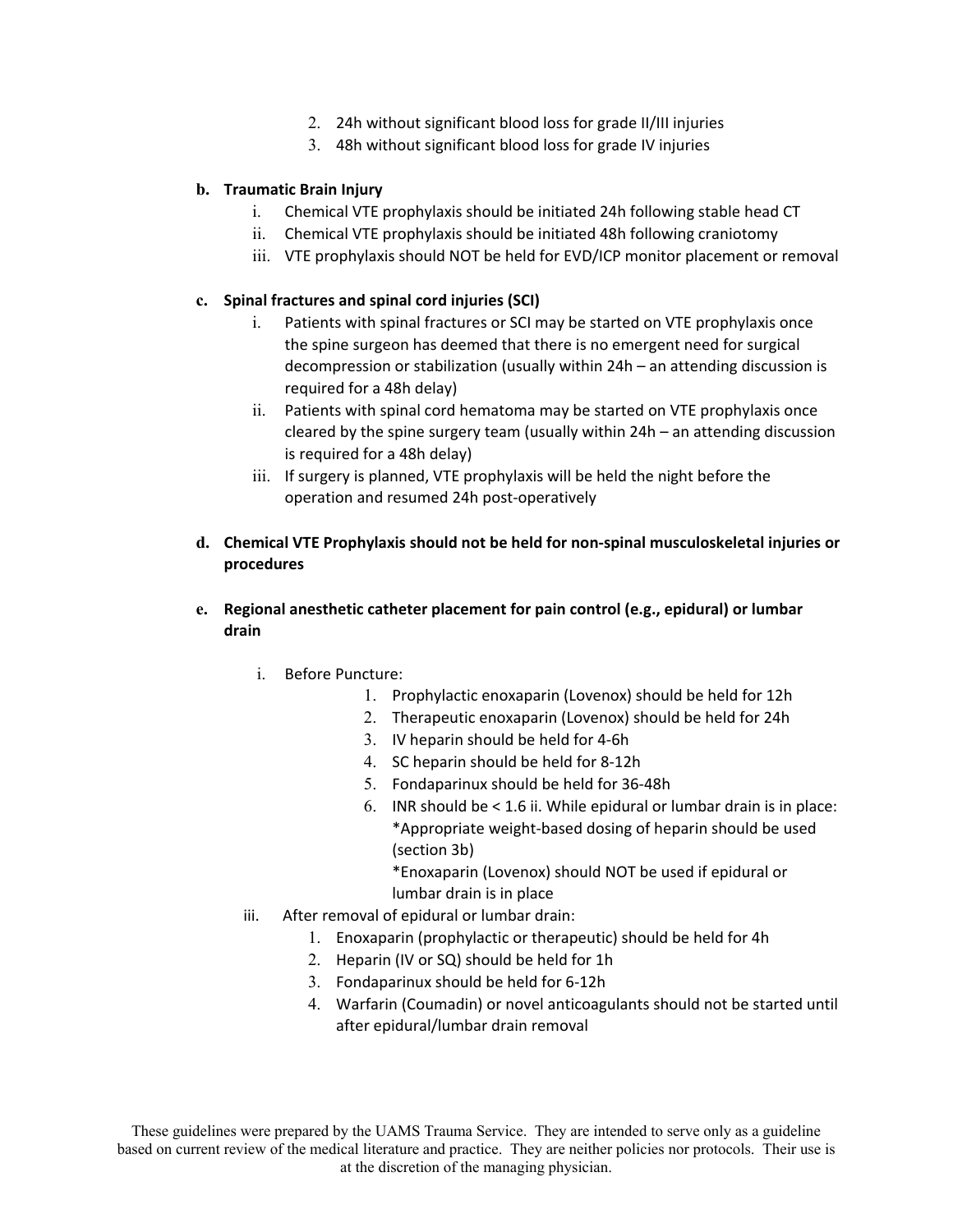## **Pronouncing and discharging deceased patients/E‐RAVE:**

Every Resident rotating on the trauma service will need ERAVE access ahead of coming onto service. Unfortunately, you are likely to have to use the system to pronounce and discharge a deceased patient. After performing the death exam there are a few bits of information to remember. These include time of death, family members present, and if known the funeral home the family wishes to use.

Your first step after informing your attending of the patient's death (if it was expected, ie comfort care) is to call the Pulaski County Coroner at (501)‐340‐8355. Due to the fact that these are trauma patients, the coroner must be contacted to release the body. Do not remove any lines or other tubes before the coroner releases the body. You will also need to contact ARORA at (501)‐907‐9150 to report the death. They MUST provide you with a reference number in order for you to complete your documentation in Epic.

After you have contacted the above‐mentioned parties you will need to complete the death note and discharged as deceased discharge summary for the patient as well as complete the ERAVE form on the ERAVE database (https://adherave.arkansas.gov/erave/do/login). Filling out an ERAVE form for the first time can be confusing so ask a co-intern or other resident for help if you need it. The Erave and D/c summary must be complete for the patient's body to be moved to the morgue. There is a printed powerpoint guide that walks you through completing the ERAVE located on the clipboard in the trauma (F‐4) workroom.

| <b>Attending</b>                              | <b>Phone Number</b> | <b>SICU</b>                                   | <b>Phone Number</b> |
|-----------------------------------------------|---------------------|-----------------------------------------------|---------------------|
| Ron Robertson, Chair<br>Department of Surgery | 5016266846          | Leigh Anna Robinson,<br>SICU fellow           | 2259381594          |
| Avi Bhavaraju                                 | 4046682696          | Rachel Rosenbaum, SICU<br>APRN (Sun-Wed days) | 5019129804          |
| Nolan Bruce                                   | 4052292549          | Erin Kindy, SICU APRN<br>(Thur-Sat days)      | 5018043245          |

### **Personnel Phone Numbers**